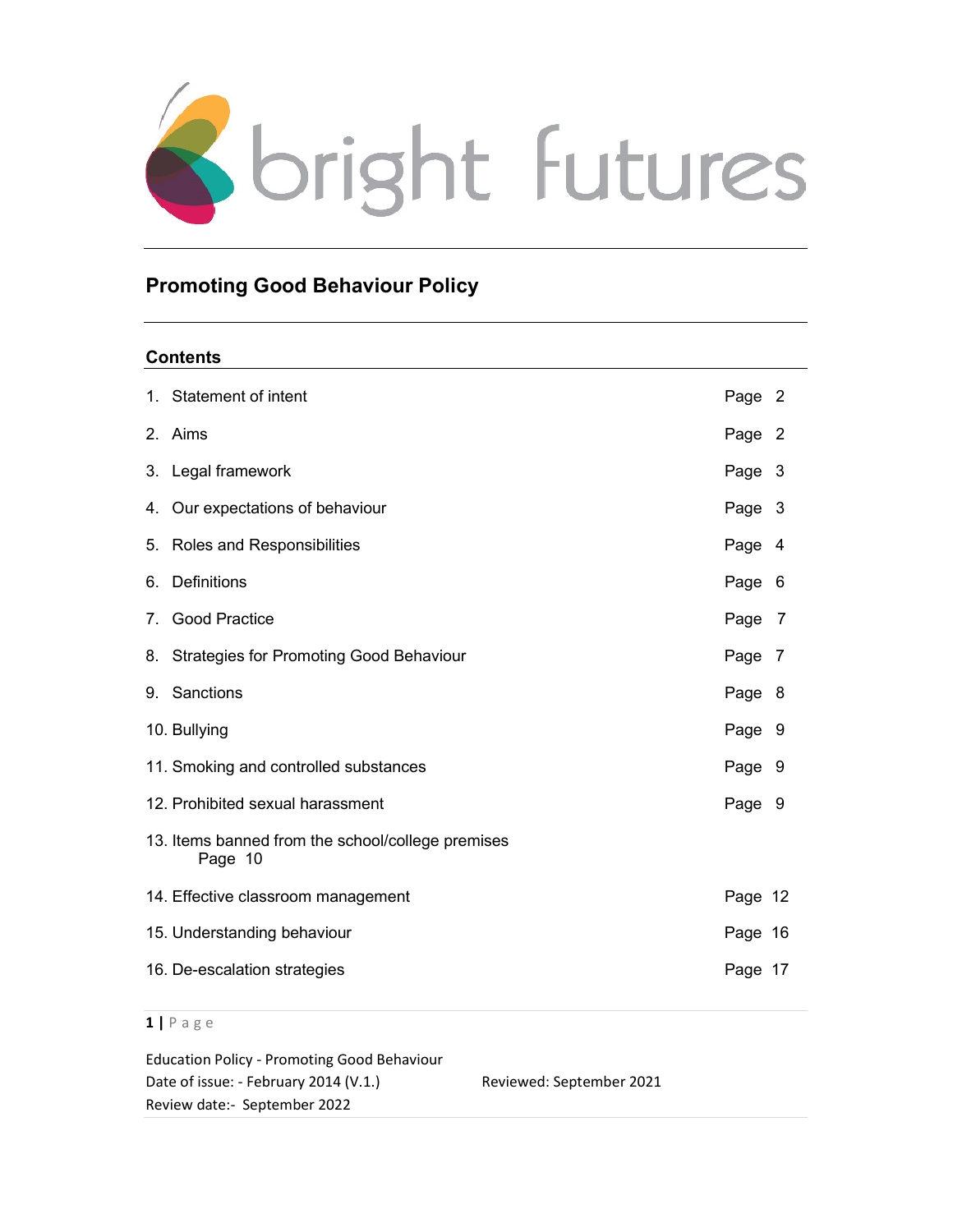| 17. Intervention          | Page 17 |  |
|---------------------------|---------|--|
| 18. Staff training        | Page 18 |  |
| 19. Monitoring and review | Page 18 |  |

## 20. APPENDICES

| Behavioural management during the coronavirus Pandemic |                                                  |              |    |
|--------------------------------------------------------|--------------------------------------------------|--------------|----|
|                                                        | Statement of intent                              | Page<br>Page | 20 |
| $\overline{\phantom{a}}$                               | Enforcing new rules                              | Page         | 20 |
| $\overline{\phantom{0}}$                               | Attendance                                       | Page 20      |    |
| -                                                      | Arrival and departure                            | Page 21      |    |
|                                                        | Hygiene and infection control                    | Page 21      |    |
|                                                        | Social distancing                                | Page 22      |    |
|                                                        | In the dining room<br>$\circ$                    | Page 23      |    |
|                                                        | During sports and exercise activities<br>$\circ$ | Page 23      |    |
|                                                        | Moving around the school/college                 | Page 24      |    |
|                                                        | III health and infection                         | Page 24      |    |
| -                                                      | The school/college premises                      | Page 24      |    |
| -                                                      | Breaktime and lunchtime arrangements             | Page 24      |    |
| -                                                      | School/college uniform                           | Page 25      |    |
| -                                                      | Managing the behaviour of remote learners        | Page 25      |    |
| -                                                      | Support for students                             | Page 25      |    |
|                                                        | Rewards and discipline                           | Page 26      |    |
|                                                        | Close contact behavioural management             | Page 26      |    |
|                                                        | Monitoring and review                            | Page         | 27 |

# Statement of intent

Bright Futures is committed to providing an environment where all students and staff can feel safe, happy, accepted and integrated. It is important that an orderly framework should exist within which effective teaching and learning can take place. The school/college also holds an important position in the wider community, educating the young citizens of tomorrow in a way which will ensure that they take a positive and proactive role within their community. It is therefore important that the individual has a high self-esteem and confidence reflected through a good education, smart school/college uniform and working in a quality learning environment.

#### Aims

The dedicated team at Bright Futures School/college have a collective responsibility to:

• Promoting desired behaviour.

## 2 | P a g e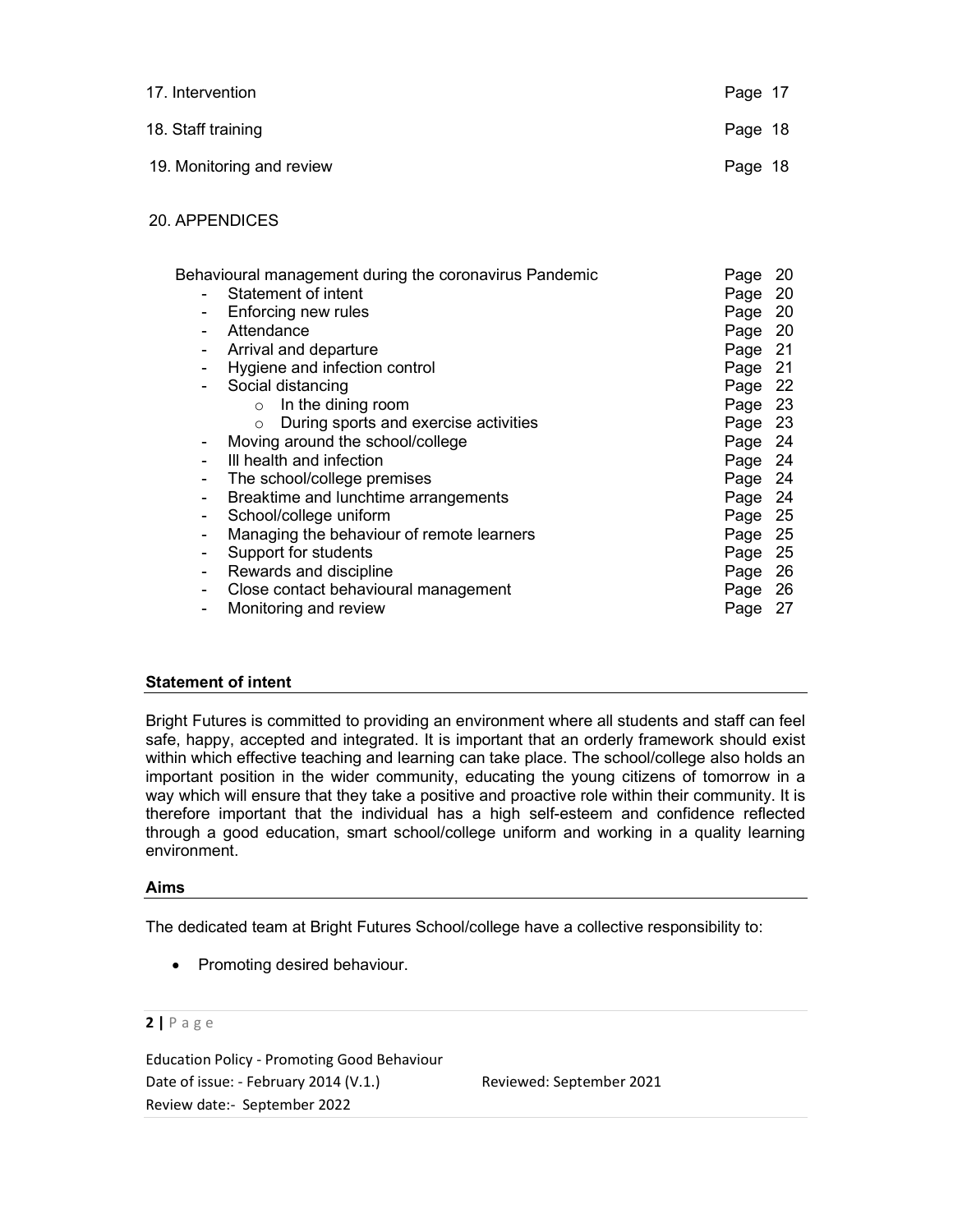- Promoting self-esteem, self-discipline, proper regard for authority, and positive relationships based on mutual respect.
- Ensuring equality and fair treatment for all.
- Praising and rewarding good behaviour.
- Challenging and disciplining misbehaviour.
- Providing a safe environment, free from disruption, violence, discrimination, bullying and any form of harassment.
- Encouraging positive relationships with parents.
- Developing positive relationships with students to enable early intervention.
- A shared approach which involves students in the implementation of the school/college's policy and associated procedures.
- Promoting a culture of praise and encouragement in which all students can achieve.

To achieve the above we will:

- Work to create a positive learning environment within the school/college and ensure our approach to behaviour management is consistent, and understood by all the school/college staff, students and parents.
- Ensure all adults provide positive examples and attitudes.
- Ensure relationships with other adults and with students are fair, honest, polite, respectful and considerate.
- Teach, through the school/college curriculum, values and attitudes as well as knowledge and skills. This will promote responsible behaviour, encourage selfdiscipline and encourage in children a respect for themselves, for other people and for property.
- Make clear to children the distinction between minor and more serious behaviour and the range of consequences that will follow.
- Treat problems when they occur in a caring and sympathetic manner to achieve an improvement in behaviour.
- Provide good role models.
- Encourage students to understand and value relationships particularly with peers, staff, parents, grandparents, elders and other members of the community.
- Teach all students effectively.
- Do our best to ensure that all students are safe and happy.

The school/college acknowledges that behaviour can sometimes be the result of more complex educational needs, mental health issues, or other needs or vulnerabilities and will address these needs via an individualised graduated response.

To help reduce the likelihood of behavioural issues related to social, emotional or mental health (SEMH), the school/college aims to create a safe and calm environment in which positive mental health and wellbeing are promoted and students are taught to be resilient. The school/college aims to promote resilience as a whole-school/college approach using the following methods:

 $3 | P \text{ age}$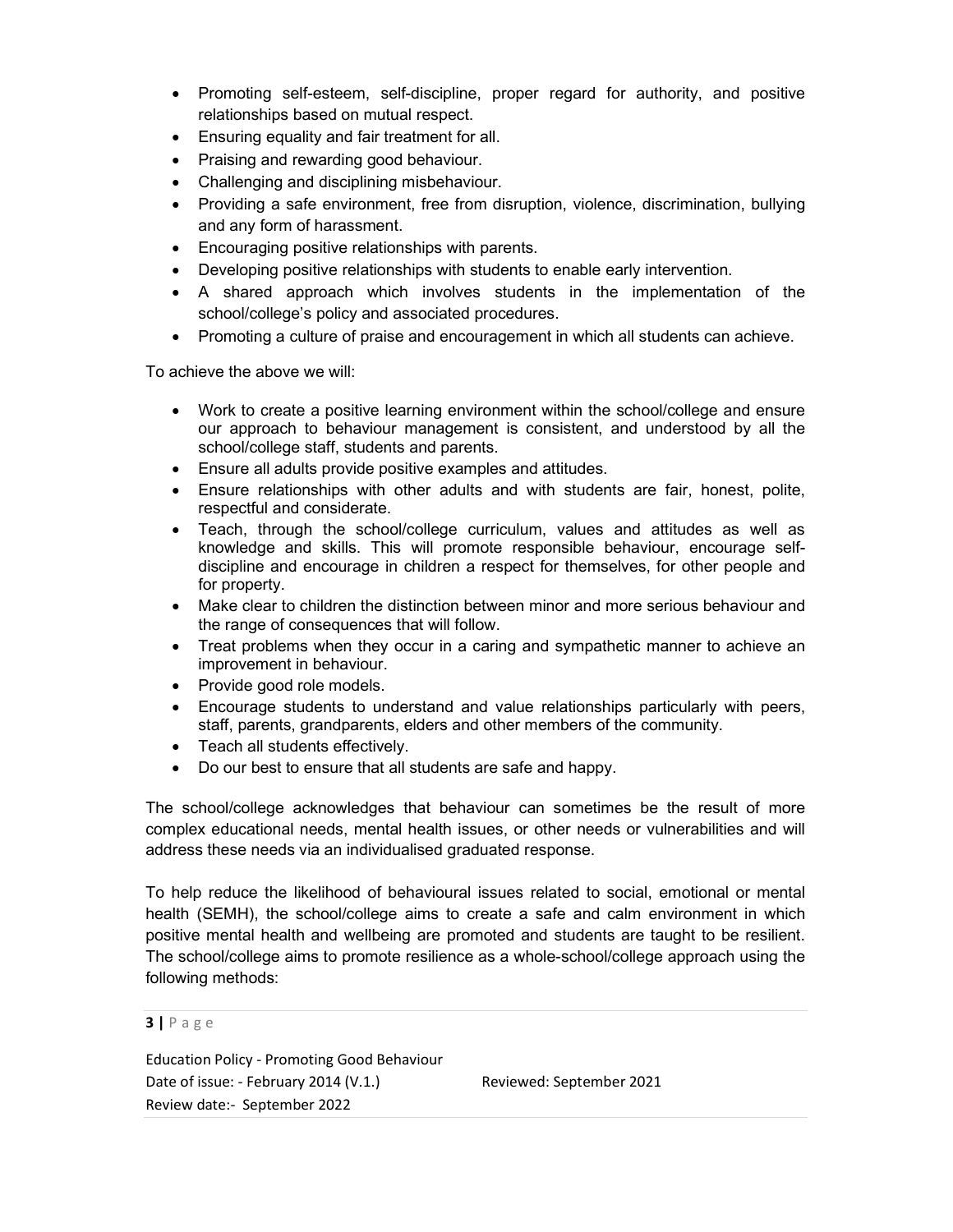- Culture, ethos and environment the health and wellbeing of student and staff is promoted through the informal curriculum, including leadership practice, policies values and attitudes, alongside the social and physical environment
- Teaching the curriculum is used to develop students health and wellbeing
- Community engagement the school/college proactively engages with parents, outside agencies and the wider community to promote consistent support for student's health and wellbeing.

Where vulnerable students or groups are identified, provision will be made to support and promote their positive mental health. The school/college's Social, Emotional and Mental Health (SEMH) Policy outlines the specific procedures that will be used to assess these students for any SEMH-related difficulties that could affect their behavior.

# Legal framework

This policy has due regard to all relevant legislation and statutory guidance including, but not limited to, the following:

- Education Act 1996
- Education Act 2002
- Equality Act 2010
- Educations and Inspections Act 2006
- Health Act 2006
- The School/college Information (England) Regulations 2008
- DfE (2016) 'Behaviour and discipline in school/colleges'
- DfE (2021) 'Keeping children safe in education 2021'
- DfE (2021) 'Sexual violence and sexual harassment between children in school/colleges and colleges'
- DfE (2018) 'Mental health and behaviour in school/colleges'
- DfE (2015) 'Special educational needs and disability code of practice: 0 to 25 years'
- DfE (2013) 'Use of reasonable force'
- Voyeurism (Offences) Act 2019

This policy operates in conjunction with the following school/college policies:

- Student Code of Conduct
- Anti-Bullying Policy
- Social, Emotional and Mental Health (SEMH) Policy
- Special Educational Needs and Disabilities (SEND) Policy
- Child Protection and Safeguarding Policy
- Drug and Alcohol Policy
- Physical Restraint and Reasonable Force Policy
- Complaints Procedures Policy
- Searching, Screening and Confiscation Policy

# 3. Our Expectations of Behaviour

#### $4$  | P a g e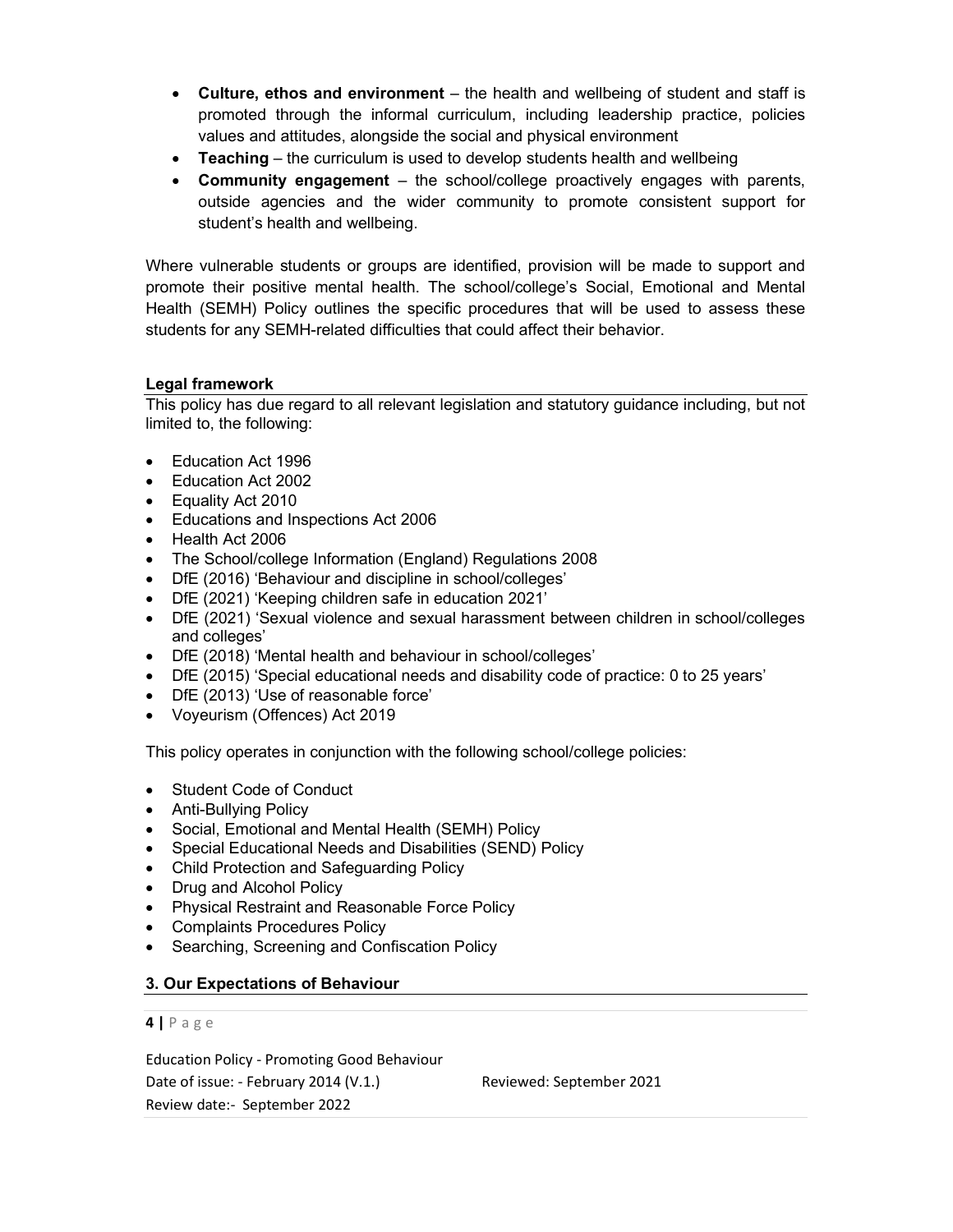- All members of the school/college community are asked to respect each other;
- All students are expected to respect their teachers, other adults and fellow students;
- All students are expected to respect their own and other people's property and to take care of books and equipment;
- All students are expected to have respect for the environment: their own school/college and other people's property and the community in which we live;
- All students are asked to be polite, well-mannered, caring and attentive;
- All members of the school/college community are asked to have high expectations for their own and others' behaviour;
- All members of the school/college community are asked to respect and support each other, demonstrating a responsibility for others;
- All members of the school/college community are asked to consider the safety of everyone;
- help themselves and others to learn:
- All students to have respect for themselves; pride in their own achievement and that of others within school/college, high standards of dress and behaviour and the desire to produce their best work at all times;
- All students are expected to make a positive contribution and recognise the contribution of others;
- All members of the school/college community can expect to be listened to and listen to others; realise the equal value of all and value differences; avoid raised voices and aggressive body language;
- All staff will treat all students in a clear, fair, consistent and calm way;
- All students are expected to help the classroom to be a quiet, ordered place; expect the relationship between children, teachers and parents to be one of trust; conform to school/college standards and practices without losing individuality;
- All staff will recognise achievements;
- Students are expected to develop a respect for others; their feelings, opinions, cultures, limitations and the right to their individuality;
- Students are expected to develop a respect for the future: the belief that we can all make a difference by our contribution to the local, national and global community;
- Students have a responsibility to ensure that incidents of disruption, violence, bullying and any form of harassment are reported;
- Students will be expected to take responsibility for their own behaviour.

#### Roles and Responsibilities

The head of school has overall responsibility for:

- The monitoring and implementation of this Behaviour Policy and of the behaviour procedures at the school/college. This includes the policy's effectiveness in addressing any SEMH-related drivers of poor behaviour.
- Ensuring that this policy, as written, does not discriminate on any grounds, including, but not limited to, age, disability, gender reassignment, marriage and civil partnership, race, religion or belief, sex and sexual orientation.

#### $5$  | P a g e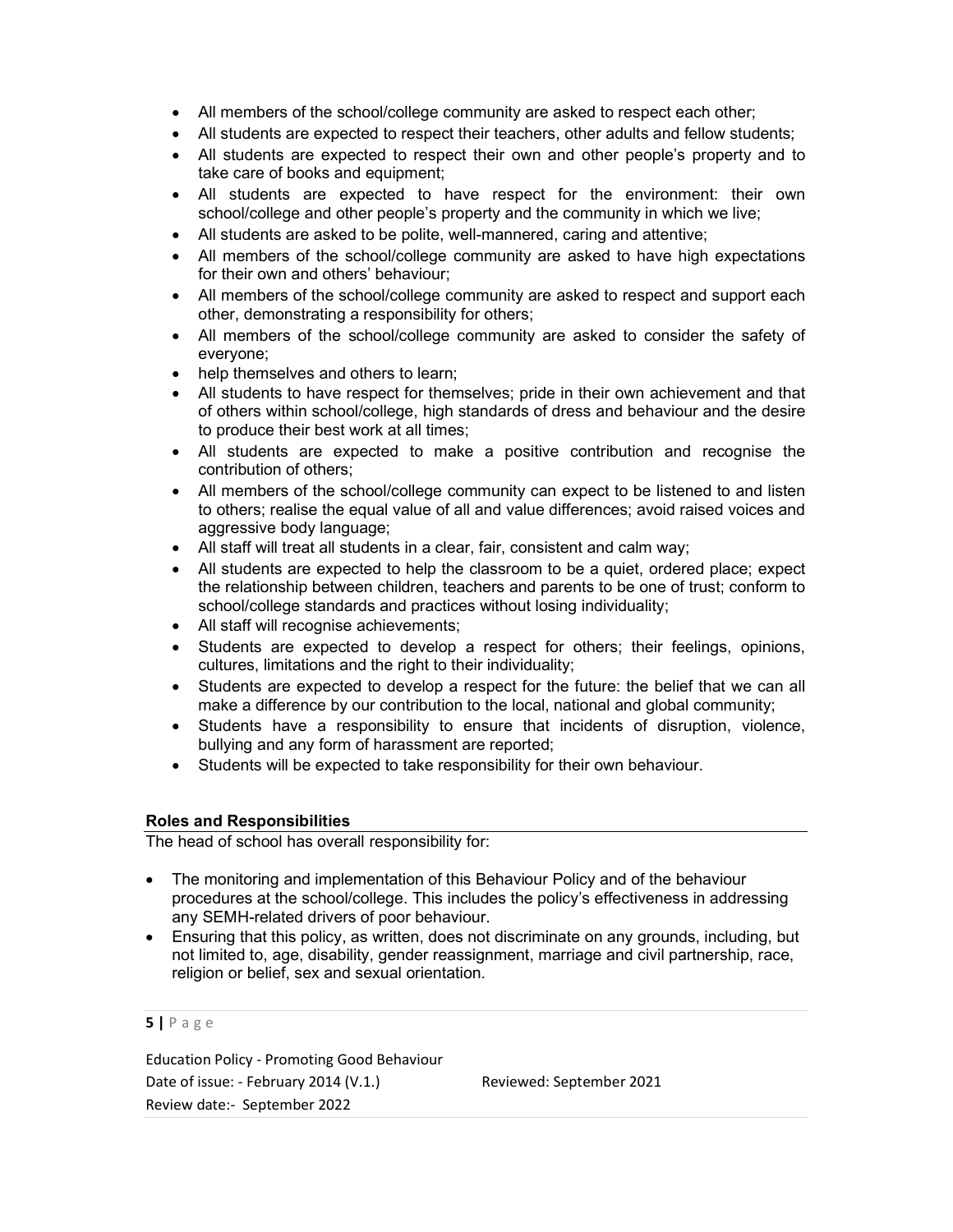- Promoting a whole-school/college culture where calm, dignity and structure encompass every space and activity.
- Handling complaints regarding this policy, as outlined in the school/college's Complaints Procedures Policy.
- Establishing the standard of behaviour expected by students at the school/college.
- Determining the school/college rules and any disciplinary sanctions for breaking the rules.
- The day to day implementation of the policy
- Publishing this policy and making it available to staff, parents and students at least once a year.
- Reporting to the governing board on the implementation of this Behavioural Policy, including its effectiveness in addressing any SEMH related issues that could be driving disruptive behaviour.

The mental health lead is responsible for:

- Overseeing the whole-school/college approach to mental health, including how this is reflected in this policy, how staff are supported with managing students with SEMHrelated behavioural difficulties, and how the school/college engages students and parents with regards to the behaviour of students with SEMH difficulties.
- Supporting behaviour management in line with the Social, Emotional and Mental Health (SEMH) Policy.

The positive behaviour support lead is responsible for:

- Overseeing the whole school/college approach to mental health, including how this is reflected in the school/college's Behavioural Policy, how staff are supported with managing students with SEMH related behavioural difficulties, and how the school/college engages students and parents with regards to the behaviour of students with SEMH difficulties.
- Collaborating with the head of school/college and deputy head of school, as part of the SLT, to outline and strategically develop behavioural and SEMH policies and provisions for the school/college.
- Coordinating with mental health support teams to provide a high standard of care to students who have SEMH related difficulties that affect their behaviour.
- Providing professional guidance to colleagues about SEMH difficulties and the links with behaviour, and working closely with staff, parents and other agencies, including SEMH charities.
- Leading CPD on mental health and behaviour.

Teaching staff are responsible for:

- Being aware of the signs of SEMH related behavioural difficulties.
- Planning and reviewing support for their students with SEMH related behavioural difficulties in collaboration with parents, carers, the head of school/college and whenever possible, the students themselves.
- Setting high expectations for every student and aiming to teach them the full curriculum, whatever the prior attainment.

 $6$  | P a g e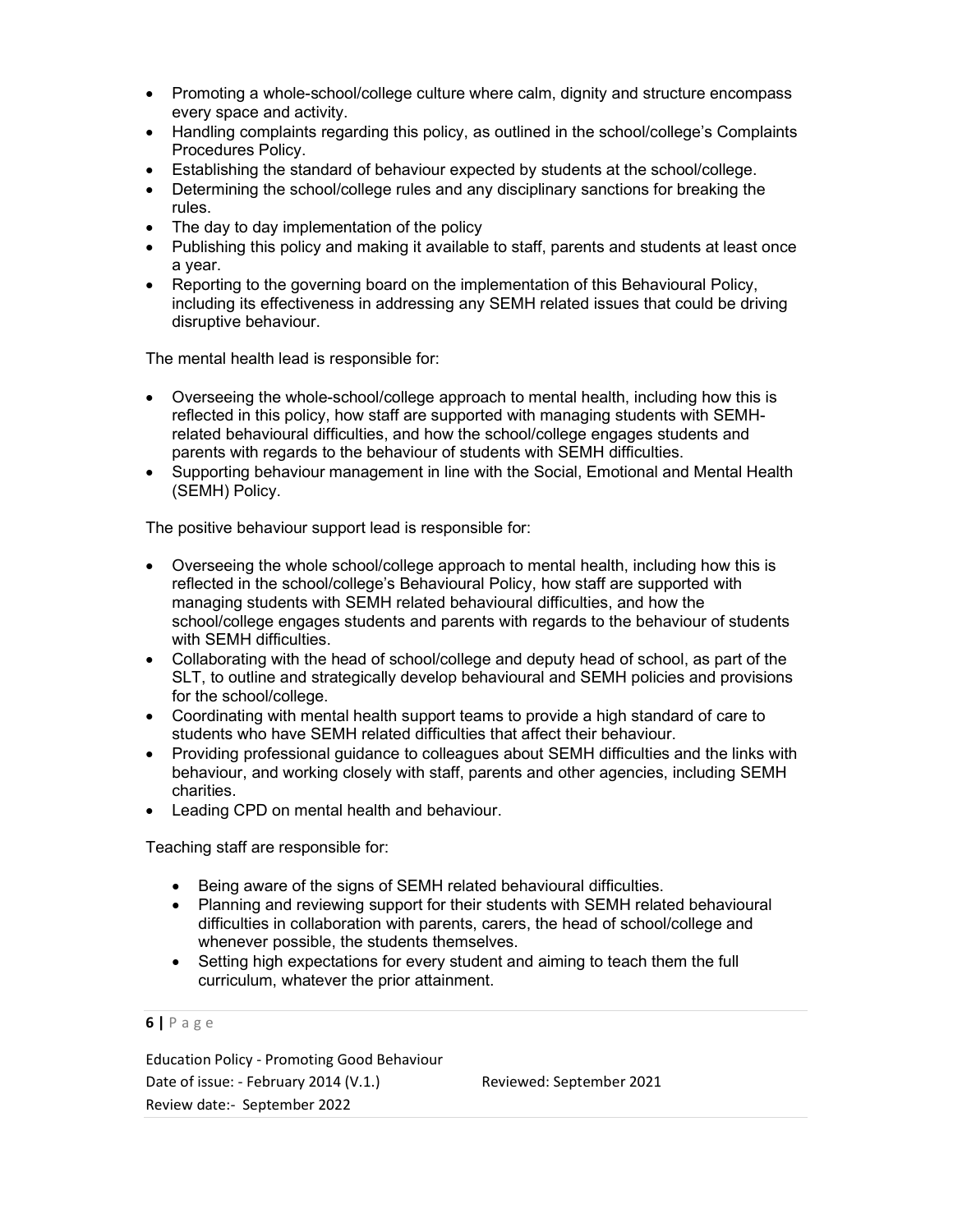- Planning lessons to address potential areas of difficulty to ensure that there are no barriers to every student achieving their potential, and that every student with SEMH related behavioural difficulties will be able to study the full national curriculum.
- Being responsible and accountable for the progress and development of the students in their class.
- Being aware of the needs, outcomes sought, and support provided to any students with SEMH related behavioural difficulties.
- Keeping the relevant figures of authority up to date with any changes in behaviour. The relevant figures of authority include: Head of school, behaviour lead.

All members of staff, volunteers and support staff are responsible for:

- Treating all children fairly and with respect.
- Raising children's self- esteem and develop their full potential.
- Providing a challenging, interesting and relevant curriculum.
- Recognising that each child is an individual and to be aware of their special needs: make adjustments to learning programmes to provide personalised learning.
- Creating a safe, pleasant environment both physically and emotionally.
- Ensuring rewards and consequences are followed through.
- Being a good role model.
- Forming a good relationship with parents and carers so that all children can see that the key adults in their lives share a common aim.
- Offering a framework for social education and encourage children to be aware of the needs of others.
- Providing opportunities for children to take responsibility both within the classroom and the wider school/college environment.
- Developing a classroom charter/guidelines with students so that students have an opportunity to reflect on behaviour.
- Encouraging children to take care of their own property, their school/college, and the property of others.
- Engaging students in behaviour education based on empathy, responsibility and care rather than resort to short term 'quick fix' strategies.
- To reflect and understand the causes of misbehaviour and take preventative actions.
- To enable students to understand the consequences of their actions.
- For students to understand choices in their behaviour and consequences.
- Adhering to this policy and ensuring that all students do too
- Promoting a supportive and high quality learning environment, and for modelling high levels of behaviour.

Students are responsible for:

- Their own behaviour both inside school/college and out in the wider community.
- Reporting any unacceptable behaviour to a member of staff

Parents are responsible for:

- Supporting their child in adhering to the school/college rules.
- Informing the school/college of any changes in circumstances which may affect their child's behaviour.

 $7$  | P a g e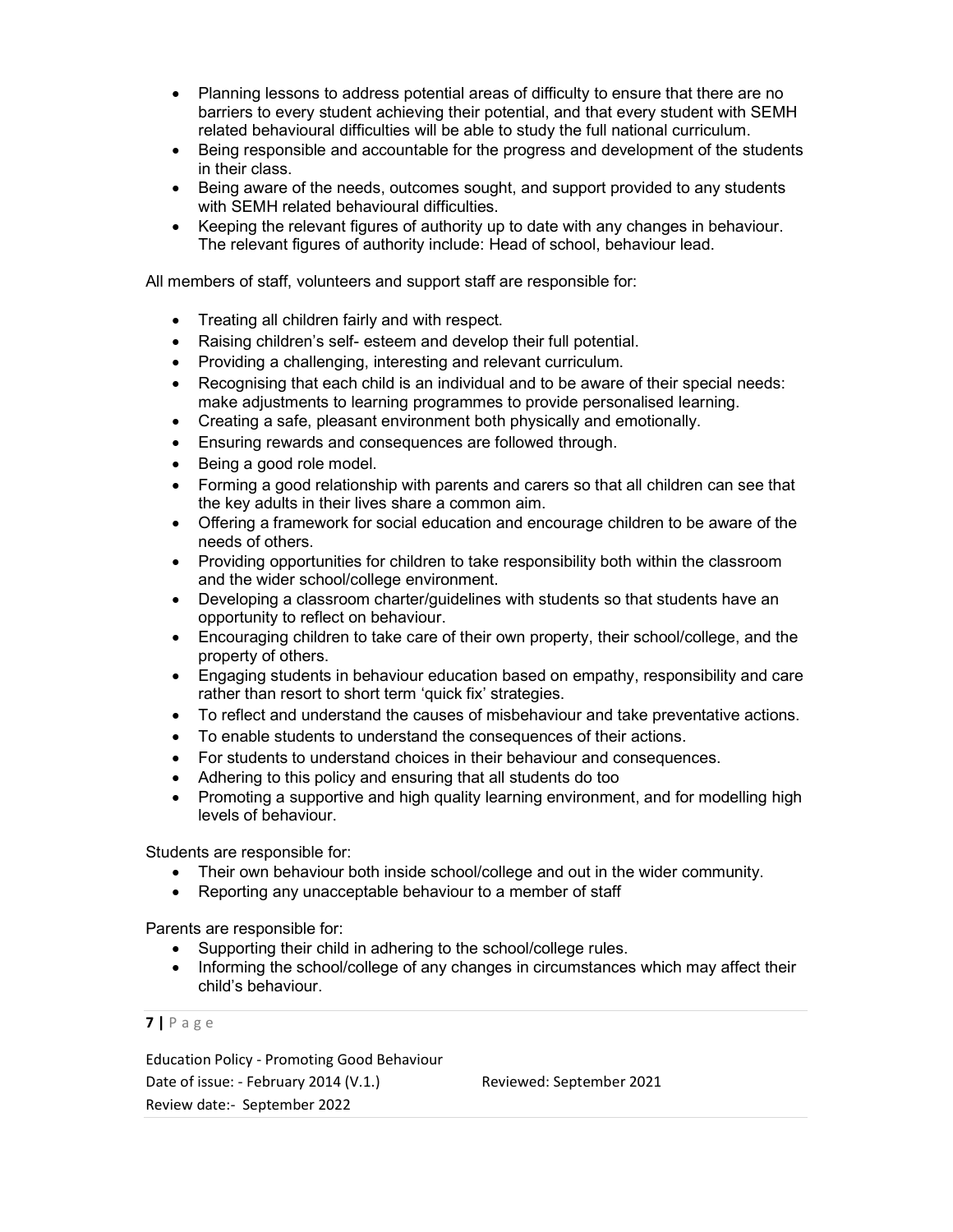# Definitions

For the purpose of this policy, the school/college defines "serious unacceptable behaviour" as any behaviour which may cause harm to oneself or others, damage the reputation of the school/college within the wider community, and/or any illegal behaviour, including, but not limited to, the following:

- Discrimination not giving equal respect to an individual on the basis of age, disability, gender reassignment, marriage and civil partnership, pregnancy and maternity, race, religion or belief, sex, and sexual orientation
- Harassment behaviour towards others which is unwanted, offensive and affects the dignity of the individual or group of individuals
- Vexatious behaviour deliberately acting in a manner so as to cause annoyance or irritation
- Bullying the use of electronic communication to bully a person, typically by sending messages of an intimidating or threatening nature
- Possession of legal or illegal drugs, alcohol or tobacco
- Possession of banned items
- Truancy and running away from school/college
- Refusing to comply with disciplinary sanctions
- Theft
- Verbal abuse, including swearing, racist remarks or threatening language
- Fighting or aggression
- Persistent disobedience or destructive behaviour
- Extreme behaviour, such as violence and serious vandalism
- Any behaviour that threatens safety or presents a serious danger
- Any behaviour that inhibits the learning of students
- Any behaviour that requires the immediate attention of a staff member

For the purpose of this policy, the school/college defines "low level unacceptable behaviour" as any behaviour which may disrupt the education of the perpetrator and/or other students, including, but not limited to, the following:

 $8$  | P a g e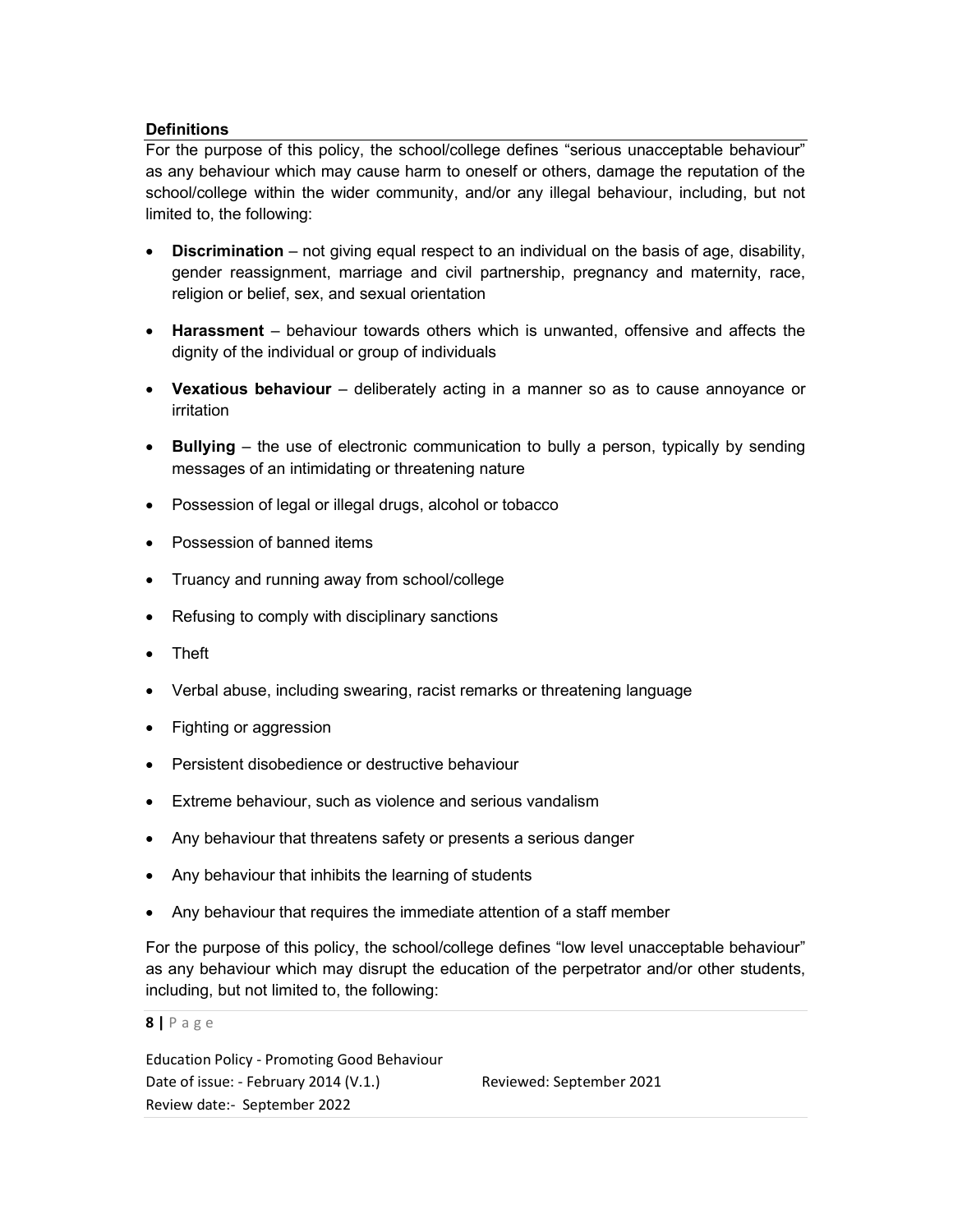- Lateness
- Low level disruption in class
- Failure to complete classwork
- Rudeness
- Lack of correct equipment
- Refusing to complete homework, incomplete homework
- Disruption on transport to and from school/college
- Use of mobile phones without permission
- Graffiti

"Unacceptable behaviour" may be escalated as "serious unacceptable behaviour", depending on the severity of the behaviour.

"Challenging behaviour" is defined as:

- Discriminative abuse
- Verbal abuse
- Bullying
- **•** Persistent disobedience or destructive behaviour
- Extreme behaviour eg, violence, running away from school/college, vandalism
- Any behaviour that threatens safety or presents a serious danger
- Any behaviour that seriously inhibits the learning of students

#### Good Practice

Teachers are expected to draw on the following principles of good practice:

- Make clear their expectations of good behaviour.
- Discourage unsociable behaviour by promoting mutual respect.
- Encourage children to take responsibility for their own actions and behaviour.
- Be consistent in their expectations of children.
- Praise good behaviour both privately and publicly.
- Setting good habits early in order to help students establish regular punctual attendance and good behaviour from the start, involving parents and carers in the process.

```
9 | P a g e
```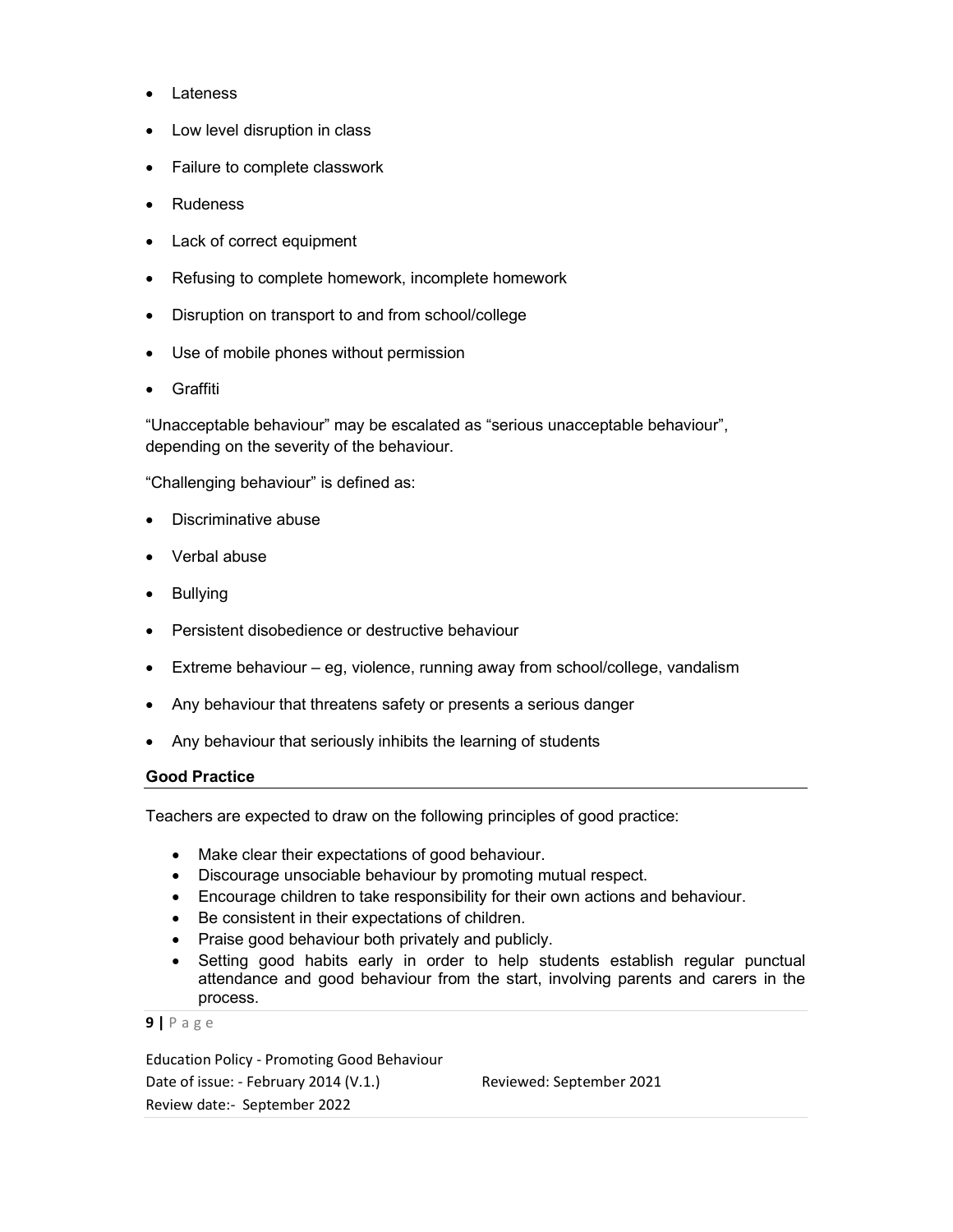- Early intervention is needed where there is poor behaviour or unexplained absence, so it is clear that this will not be tolerated.
- Rewarding achievements through positive recognition of individual students, classes or year groups achievements in good attendance and behaviour, and through mentions in group discussions, certificates or prizes;
- Supporting behaviour management with techniques such as assertive discipline to help improve and maintain high standards of behaviour and discipline.
- Identifying underlying causes since poor behaviour may be linked to a student's difficulties in understanding lessons and so additional literacy or numeracy support may be required to address poor behaviour effectively.
- Study support, including activities from after school/college clubs, to thinking skills workshops which can help to reinforce school/college work.

# Strategies for Promoting Good Behaviour

# Bright Futures - Key Stage 1 & 2

- Public praise in the classroom and at Celebration or Team assemblies for good behaviour and good work.
- PHSCEE and circle time.
- Displaying the students' work in the classroom to acknowledge their achievements.
- Share good work with parents.
- Home / school/college communication diaries.
- PHSCEE charts Friendship tree.
- Peer mediation.
- School/college Council.
- 'Tree of Life' tree to fill up with leaves to record student 'blossoming' with progress.
- Agreed class targets.
- Help children to challenge unacceptable behaviour such as bullying, harassment and name calling.
- Reassure children that they are always valued even if the behaviour is unacceptable at times.
- 'Thinking mats.'

# Bright Futures - Key Stage 3/4

- Oral praise.
- Written comments on individual pieces of work.
- Recording of positive comment in school/college planner/diary.
- Positive comment for 'Record of Achievement' / portfolios.
- Telephone call / letter home to carer/parent.
- Certificate of Achievement.
- Acknowledgement in assembly's /tutor time.
- Peer mediation.
- School/college Council.

10 | P a g e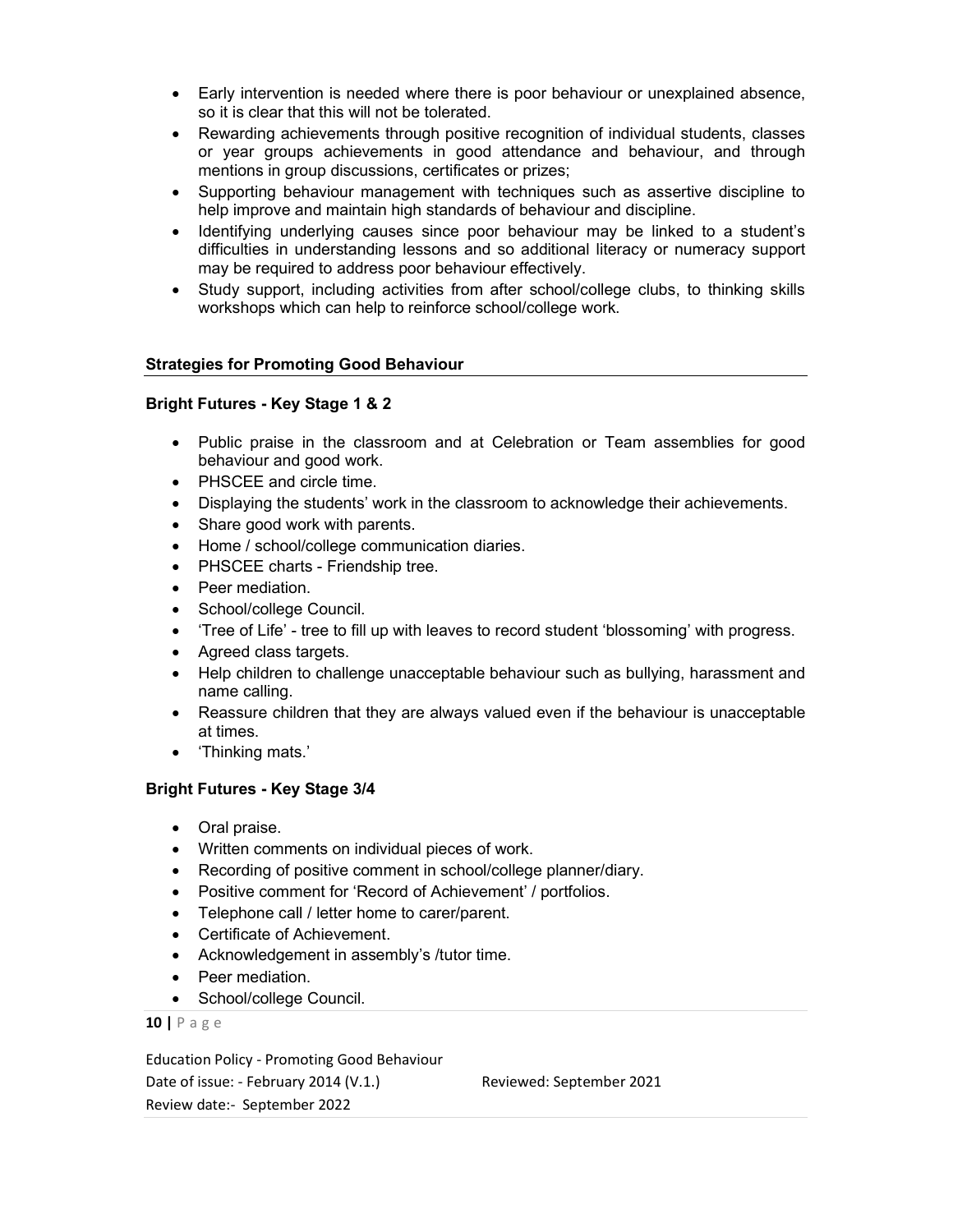## **Sanctions**

Behaviour is not acceptable when it:

- Disrupts the education of peers;
- Does not allow the teacher to teach: or
- Undermines the calm respectful ethos of the school/college.

Teachers should feel free to use strategies appropriate to the age and make-up of the class as well as those with which they feel comfortable.

- The student should be spoken to quietly by a member of staff.
- Sit in a quiet area and reflect on what happened, how the situation can be changed, what actions need to be taken to rectify and make good any damage caused and how to avoid such situations in the future.
- Finish their work in their own time.

# Bullying

It is essential that students can learn in a supportive, caring and safe environment without fear of being bullied. Bullying is anti-social behaviour and affects everyone; it is unacceptable and will not be tolerated. Only when all issues of bullying are addressed will students be able to fully benefit from the opportunities available at the school/college. School/college teaching and support staff must be alert at all times to signs of bullying and act promptly and firmly against it in accordance with school/college policy.

# Smoking and Controlled substances

The school/college will follow the procedures outlined in its Smoke-Free Policy and Pupil Drug and Alcohol Policy when managing behaviour in regard to smoking and nicotine products, legal and illegal drugs and alcohol.

In accordance with part 1 of the Health Act 2006, this school/college is a smoke-free environment. This includes all buildings, out-buildings, playgrounds, playing fields and sheltered areas.

Parents, visitors and staff are instructed not to smoke on school/college grounds and should avoid smoking in front of students and/or encouraging students to smoke.

Students are not permitted to bring smoking materials or nicotine products to school/college. This includes, but is not limited to, cigarettes, e-cigarettes, lighters, matches or pipes.

In the interest of health and hygiene, the school/college requests that people refrain from smoking outside the school/college gates.

The school/college has a zero-tolerance policy on illegal drugs and legal highs. Students and staff are required to follow the school/college's Drug and Alcohol Policy.

11 | P a g e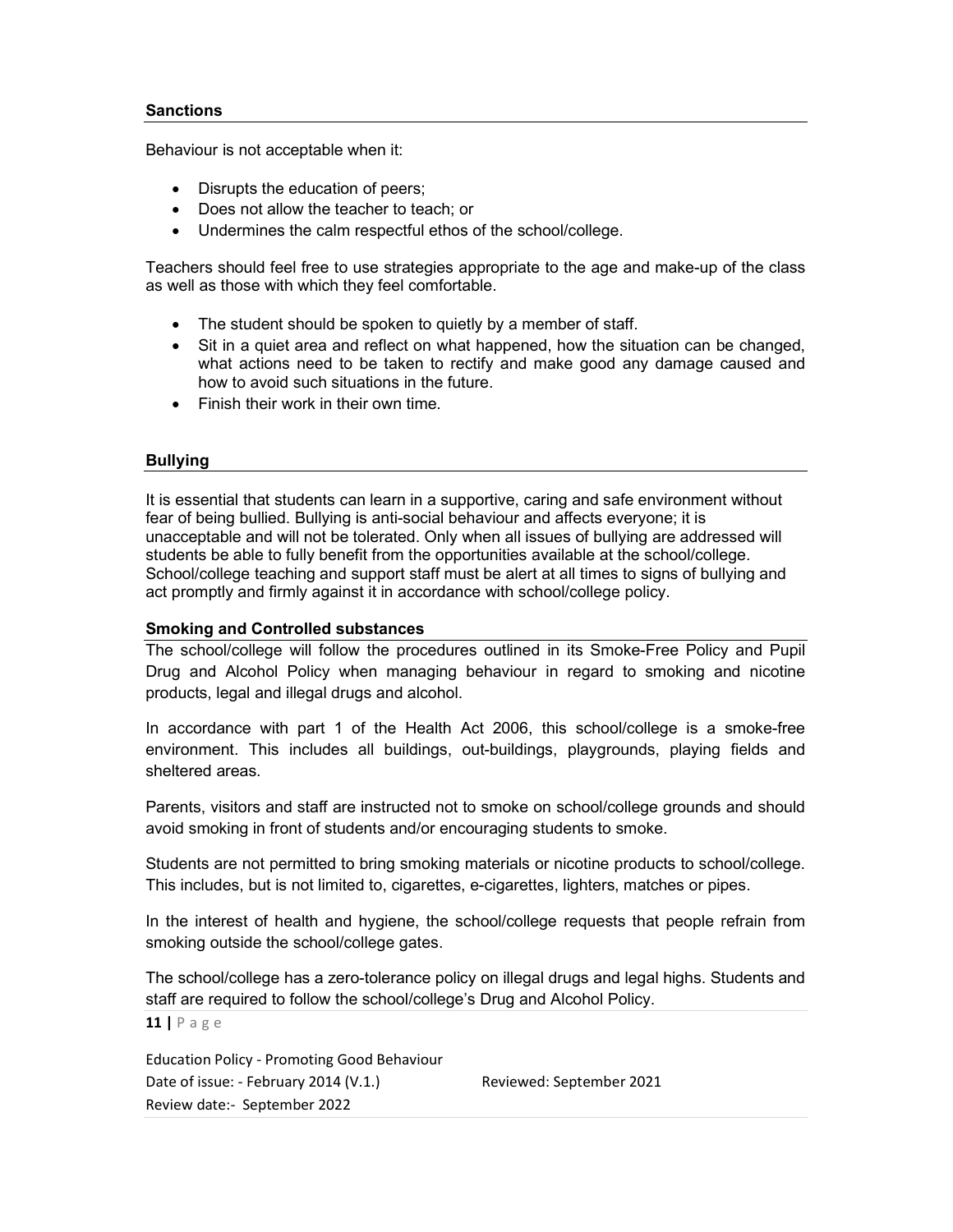# Prohibited sexual harassment

The school/college prohibits all forms of sexual discrimination including sexual harassment, gender-based bullying and sexual violence. The school/college's procedures for handling peer-on-peer abuse and discrimination are detailed in the Peer-on-Peer Abuse Policy.

Types of conduct that are prohibited in the school/college and may constitute sexual harassment under this policy include, but are not limited to, the following:

- Unwelcome sexual flirtations or propositions, invitations or requests for sexual activity
- Sexual comments, such as making lewd comments or sexual remarks about clothing and appearance, and calling someone sexualised names
- Sexual jokes or taunting, threats, verbal abuse, derogatory comments or sexually degrading descriptions
- Unwelcome communication that is sexually suggestive, degrading or implies sexual intentions, including written, verbal, online, etc.
- Physical behaviour, such as deliberately brushing against, grabbing, massaging or stroking an individual's body
- Taking, displaying, or pressuring individuals into taking photos of a sexual nature
- Exposing, or causing exposure of, underclothing, genitalia, or other body parts that are normally covered by an individual, through means including, but not limited to, mooning, streaking, 'upskirting', 'down blousing', or flashing
- Purposefully cornering or hindering an individual's normal movements
- Engaging in the improper use of school/college-owned devices and the internet including, but not limited to, the following:
	- Accessing, downloading or uploading pornography
	- Sharing pornography via the internet or email
	- creating or maintaining websites with sexual content
	- Participating in sexual discussions through email, chat rooms, instant messaging, social media, mobile phone or tablet apps, or any other form or electronic communication

The school/college will respond promptly and appropriately to any sexual harassment complaints in line with the Child Protection and Safeguarding Policy; appropriate steps will be taken to stop the harassment and prevent any reoccurrence.

12 | P a g e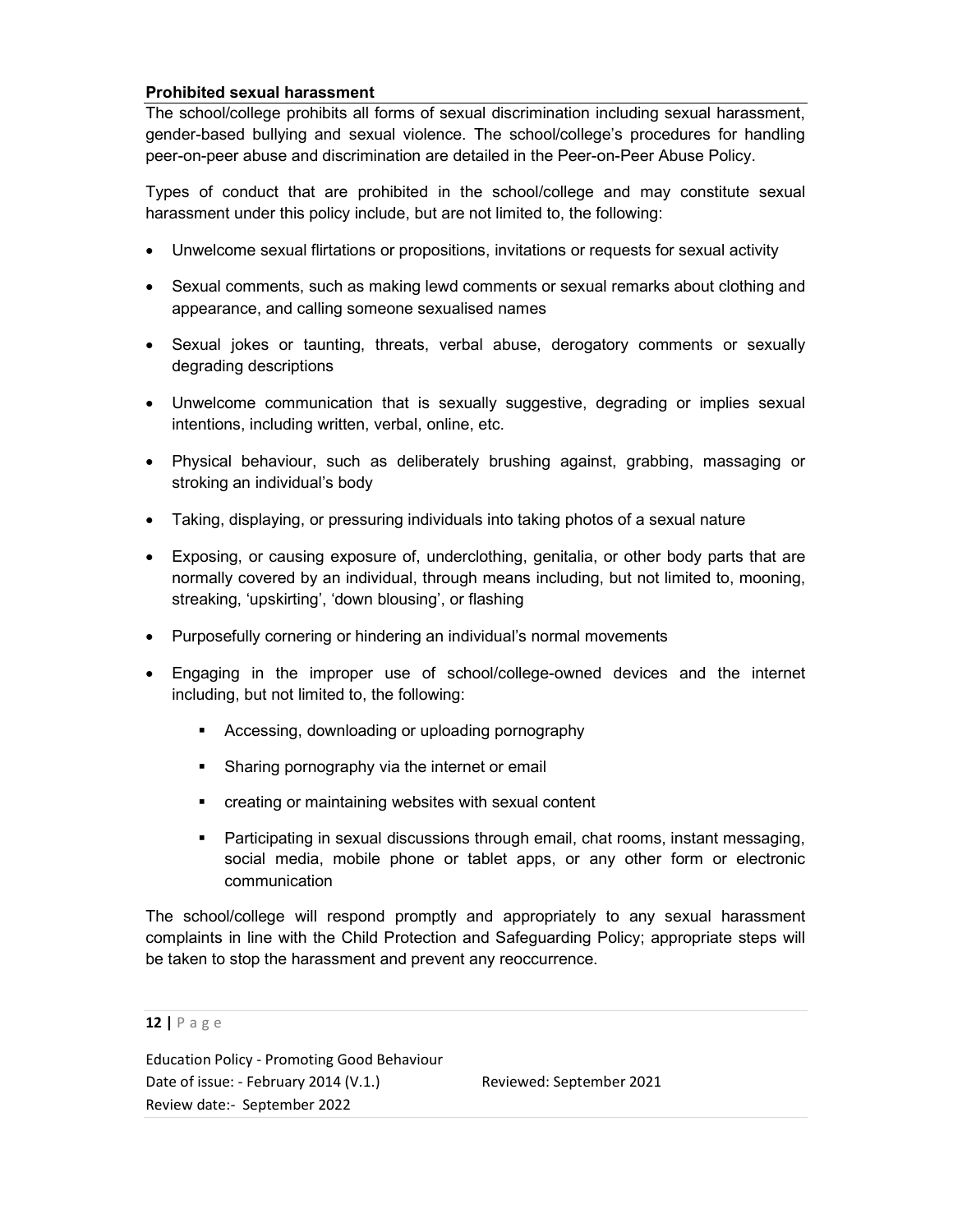The school/college will address the effects of harassment and will provide counselling services for victims, or academic support services if the harassment has affected performance.

# Items banned from the school/college premises

The following items are banned from the school/college premises:

- Fire lighting equipment
- Matches, lighters, etc
- Drugs and smoking equipment:
	- Cigarettes
	- Tobacco
	- Cigarette papers
	- Electronic cigarettes (e-cigs)
- Firelighting equipment:
	- **Matches, lighters, etc.**
	- **Drugs and smoking equipment**
	- Alcohol
	- **Solvents**
- Any form of illegal drugs
- Any other drugs, except medicines covered by the prescribed medicines procedure
- Weapons and other dangerous implements or substances:
	- **Knives**
	- Razors
	- **Catapults**
	- Guns (including replicas and BB guns)
	- **•** Whips or similar items
	- **Laser pens**
	- Knuckle dusters and studded arm bands

# 13 | P a g e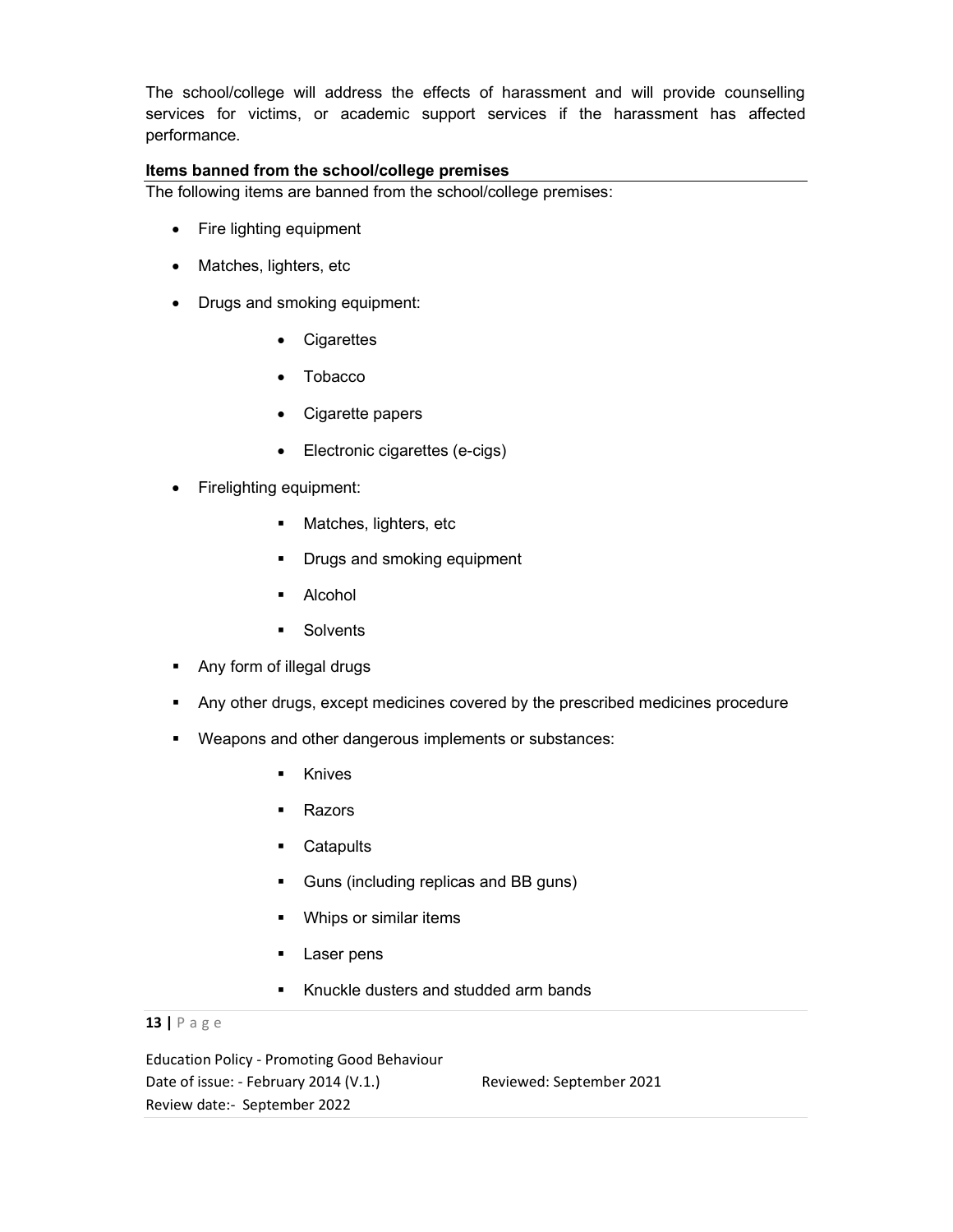- Pepper sprays and gas canisters
- Fireworks
- Dangerous chemicals
- Other items
	- Offensive materials (ie. Pornographic, homophobic, racist, etc)
	- Aerosols including deodorant and hairspray (unless on a swimming day)
	- Any article that the member of staff reasonable suspects has been, or is likely to be, used:
	- To commit an offence; or
	- To cause personal injury to any person, including the pupil themselves; or
	- To damage the property of any person, including the pupil themselves.

All members of staff can use their power to search without consent for any of the items listed above.

Searches will be conducted by a same-sex member of staff, with another same-sex staff member as a witness, unless there is a risk that serious harm will be caused to any person(s) if the search is not done immediately, and it is not practicable to summon another member of staff.

Staff members may instruct a student to remove outer clothing, including hats, scarves, boots and coats.

A student's possessions will only be searched in the presence of the student and another member of staff, unless there is a risk that serious harm will be caused to any person(s) if the search is not done immediately, and it is not practicable to summon another member of staff.

A staff member carrying out a search can confiscate anything upon which they have reasonable grounds to suspect is a prohibited item.

The school/college is not liable for any damage to, or loss of, any confiscated item.

The police will be contacted if any weapons, knives, illegal substances and extreme or child pornography are discovered by a member of staff.

For all other items, it is at the discretion of the member of staff to decide if, and when, an item will be returned to a student.

14 | P a g e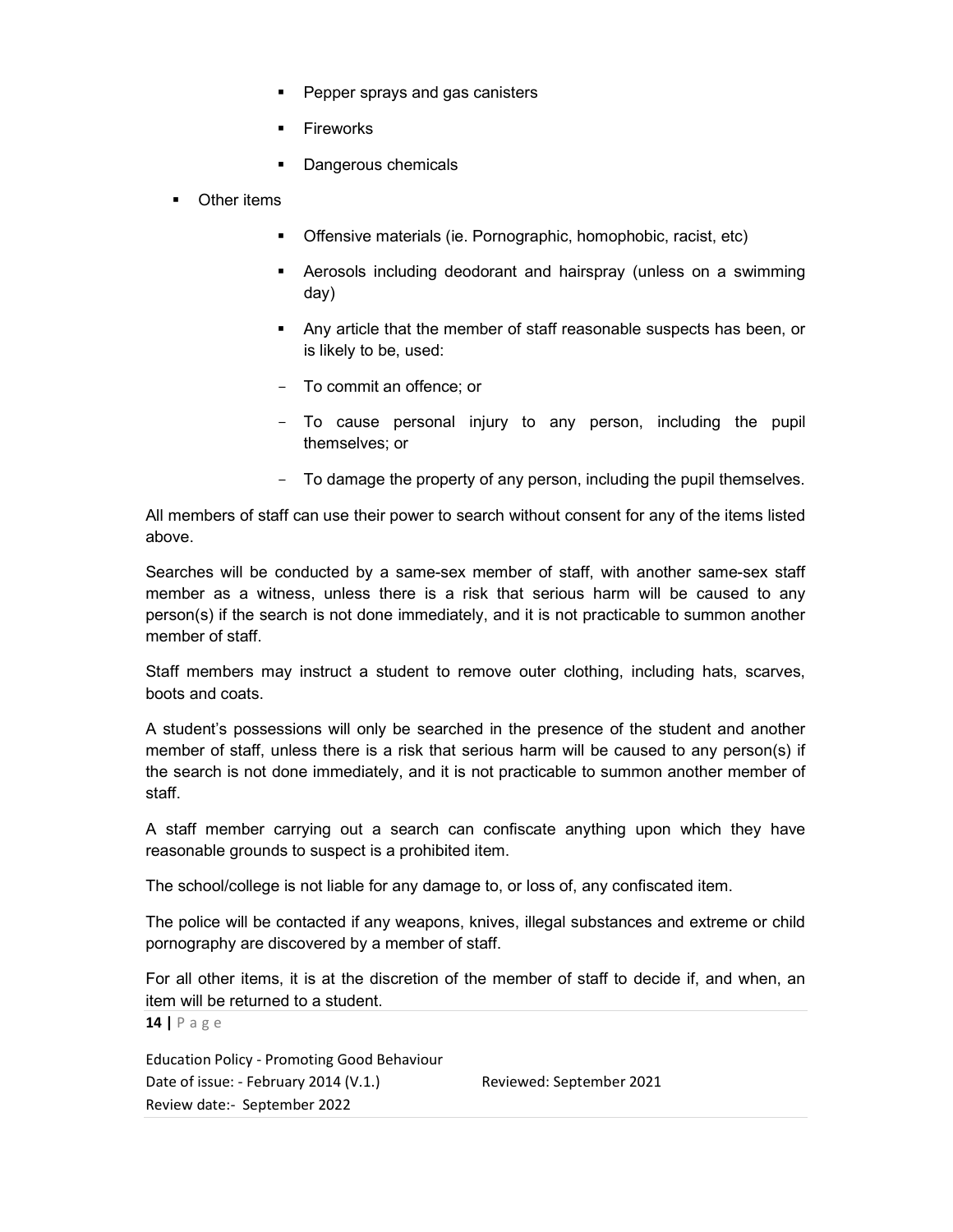Parents will be informed of any confiscated item and may be required to collect the item (unless the item relates to alcohol, illegal drugs or tobacco), from the school/college office.

The head of school will always be notified when any item is confiscated.

The head of school and other authorised members of staff are permitted to use reasonable force when conducting a search without consent with certain prohibited items, in line with the school/college's Physical Intervention and Reasonable Force policy.

#### Effective classroom management

The school/college understands that with well-managed classrooms and with reasonable adjustments, students will be expected to follow the guidelines of the class. The school/college recognises the importance to:

- Start the year with clear sets of rules and routines that are understood by all students.
- **Establish agreed rewards and positive reinforcements**
- **Establish positive outcomes for misbehaviour**
- Establish clear responses for handling behavioural problems
- **Encourage respect and development of positive relationships**
- Make effective use of the physical space available.
- Have well-planned lessons with a range of activities to keep students stimulated.

Well managed classrooms are paramount to preventing disruptive and challenging behaviour – the school/college establishes four core areas to effective classroom management which each contribute to preventing behaviour problems, these are as follows:

- **Classroom rules**
- **EXECUTE:**
- **Praise**
- **Rewards**

#### Classroom rules

Teachers ensure that classroom rules are always clear, comprehensive and enforceable which define what is acceptable behaviour and the consequences are if rules are not adhered to.

#### 15 | P a g e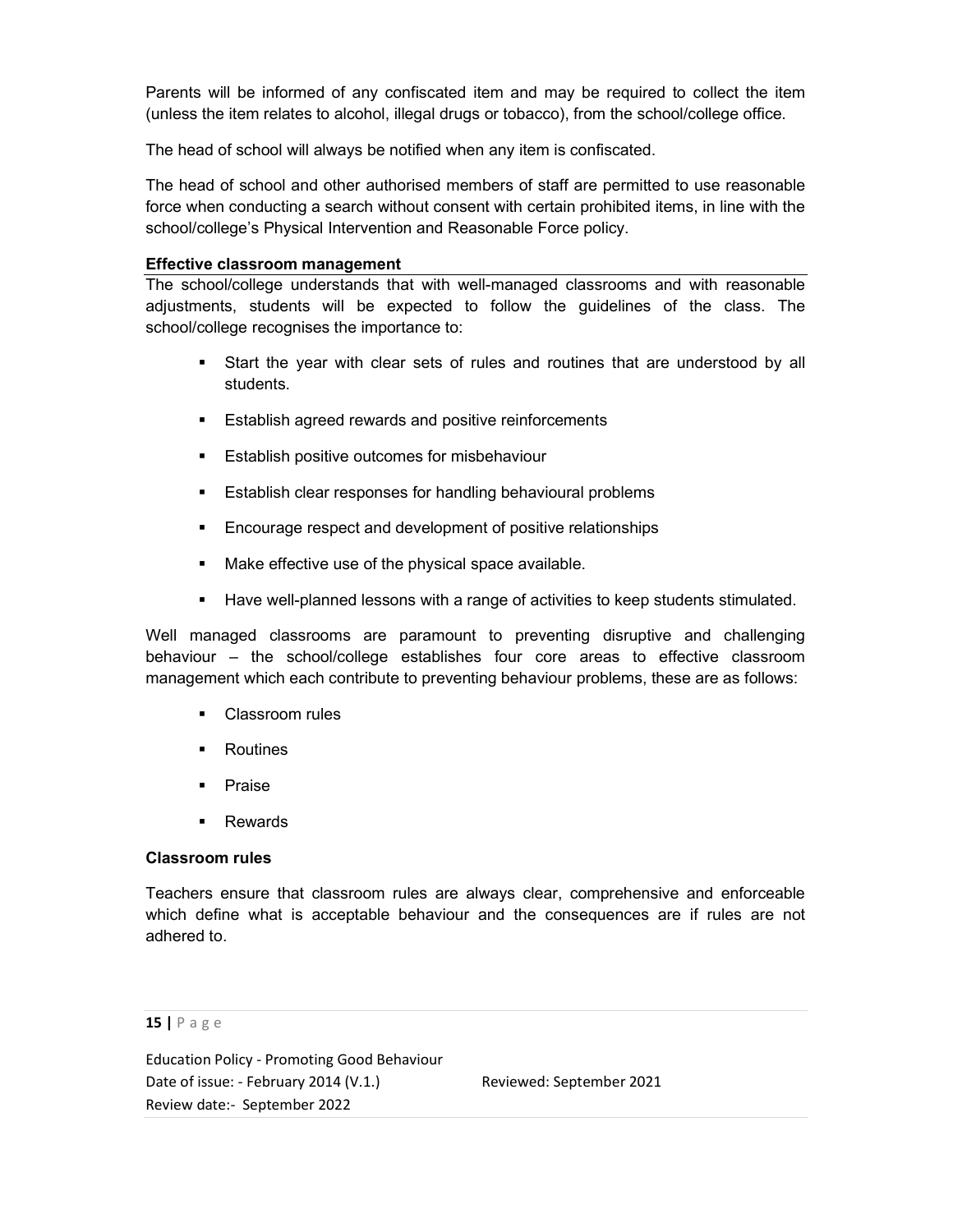Attention is given to how rules are worded – teachers ensure they use positive language rather than negative, e.g. "I will act respectfully towards my peers and teachers", rather than "do not act disrespectfully towards your peers and teachers".

Before committing to the classroom rules, teachers try to ensure that all students have an understanding of what they involve.

# **Routines**

The school/college understands that students work best when there is an established routine, and that most behavioural problems arise as a result of a lack of a consistent routine.

Teachers establish classroom routines at the beginning of the academic year in conjunction with students and revisit these daily.

Routines may include activities such as the following:

- **Basic skills**
- **Circle time**
- **Snack**

Visual timetables are displayed for students who require visible support that show 'now' and 'next' routines.

Once a routine has been established, the teacher models this for students to ensure they understand it.

Teachers ensure that the routine remains consistent and is practised throughout the year to create a more productive and enjoyable environment.

# Praise

The school/college recognises that praise is key to making students feel valued and ensuring that their work and efforts are celebrated. Whilst it is important to receive praise from teachers, the school/college also understands that peer praise is effective for creating a positive and fun environment, and value amongst students.

When giving praise, teachers ensure:

- **They define the behaviour that is being rewarded.**
- **The praise is given immediately following the desired behaviour.**
- The way in which the praise is given is varied.
- **Praise is related to effort, rather than only work produced.**

## 16 | P a g e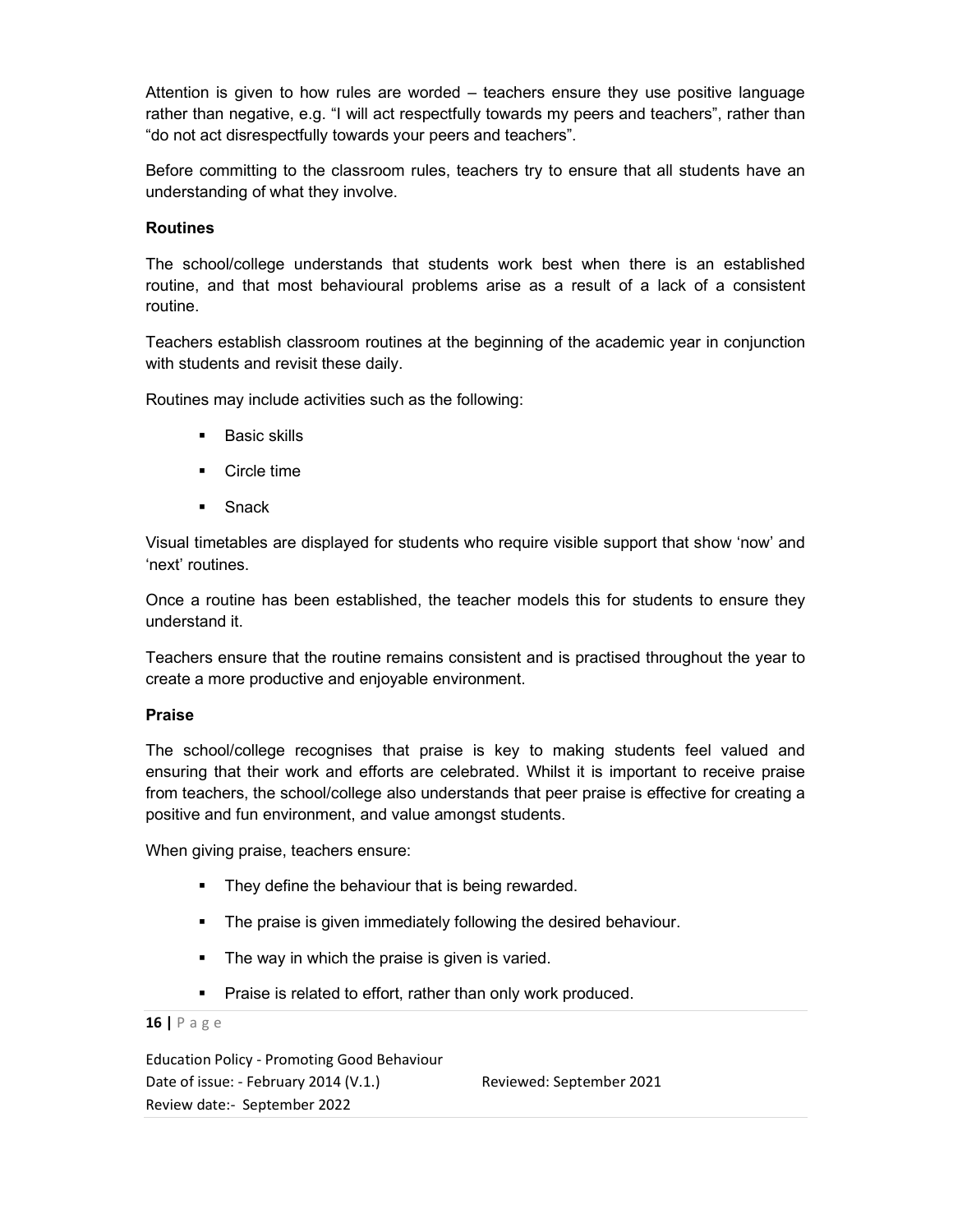- **Perseverance and independence are encouraged.**
- Teachers ensure that praise is not given continuously without reason and only when a student's efforts, work or behaviour needs to be recognised.
- Praise that is given is always sincere and is never followed with immediate criticism.
- Teachers encourage students to praise one another, and praise another student to the teacher, if they see them modelling good behaviour.

# Rewards

The school/college understands that when rewards are used following certain behaviour, students are more likely to model the same behaviour again. For rewards to be effective, the school/college recognises that they need to be:

- **Immediate** immediately rewarded following good behaviour.
- **Consistent** consistently rewarded to maintain the behaviour.
- **Achievable** keeping rewards achievable to maintain attention and motivation.
- **Fair** making sure all students are fairly rewarded

The school/college uses three different categories of rewards – these are:

- **Social** praise and recognition, eg. a positive phone call or email home.
- **Physical** material rewards, eq. stickers, certificates.
- Activity activity based rewards, eg. reward time, golden time, drive

Teachers may implement different types of rewards as they see fit with approval from the head of school; however, as a general rule, the following rewards are used:

- **Stickers**
- Head teacher awards
- **Certificates**
- **Free time**
- Positions of responsibility, eg. school/college council
- Class celebrations
- Phone calls and emails home

## 17 | P a g e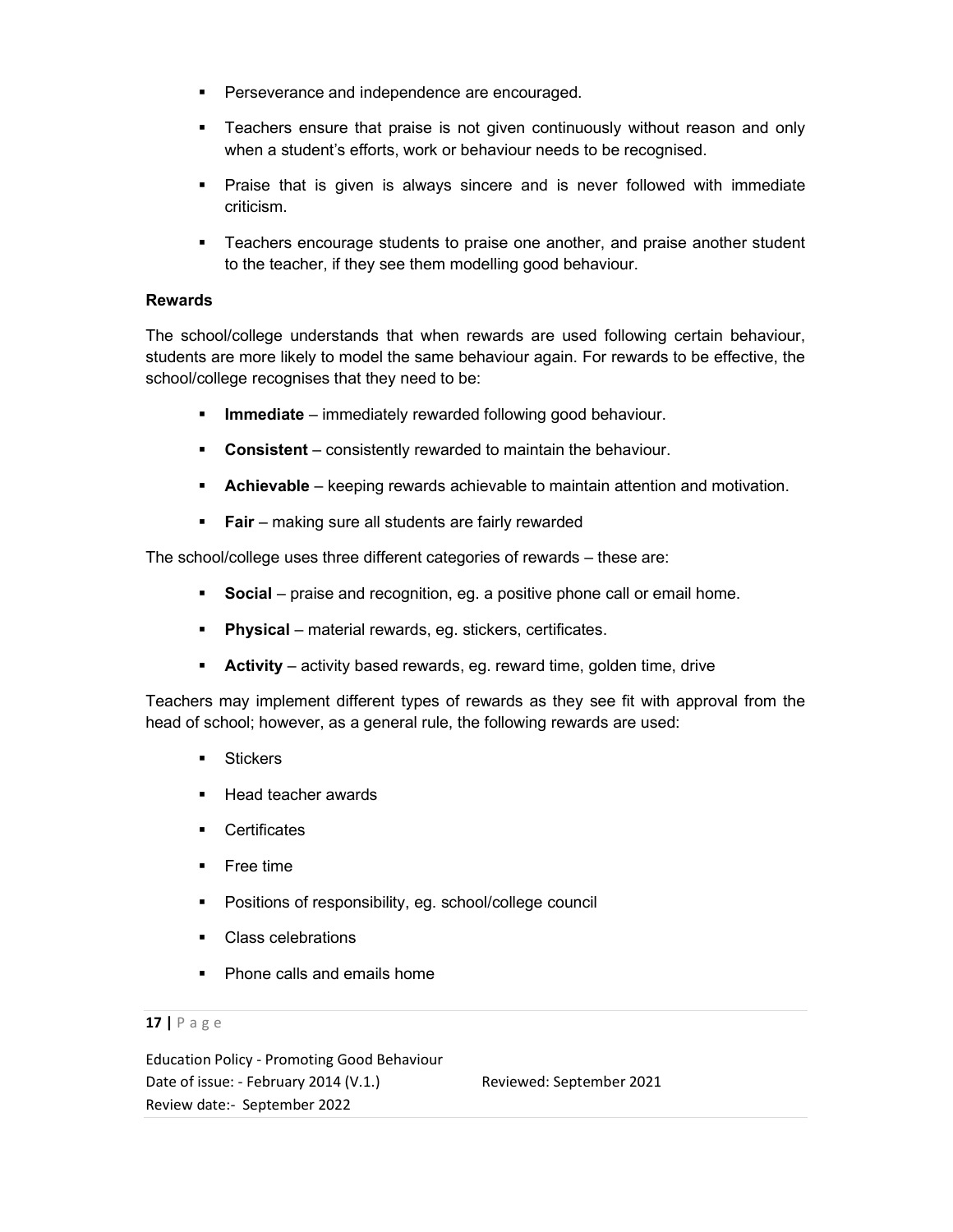- **Reward time**
- **Golden time**

# Positive relationships and approach

Positive teacher-student relationships are key to combatting challenging behaviour. The school/college focusses heavily on forming these relationships to allow teachers to understand their students and create a strong foundation from which behavioural change can take place.

Teachers will enforce a number of strategies to establish positive relationships with their students – these include:

- Welcoming students as they enter the classroom.
- **Ensuring students understand what is expected of them.**
- Creating a positive environment where every student feels comfortable and respected.
- Showing an interest in each student's interests, talents, goals, likes and dislikes, and their family.
- **Engaging with students during lunchtime and breaktime.**
- Focussing on using positive language when interacting with students to guide them towards positive outcomes rather than highlighting their mistakes.

Within the classroom, teachers establish clear expectations for manners and respect for students – this includes:

- Acknowledging and giving praise when a student demonstrates good manners.
- Encouraging students to treat others with respect by modelling the desired behaviour.
- Informing students of the importance of treating others the same way they like to be treated,
- Role-playing various situations to demonstrate appropriate responses, so they learn to understand how to act in a given context.
- Establishing a politeness ethos to help students understand basic manners and respect.

#### 18 | P a g e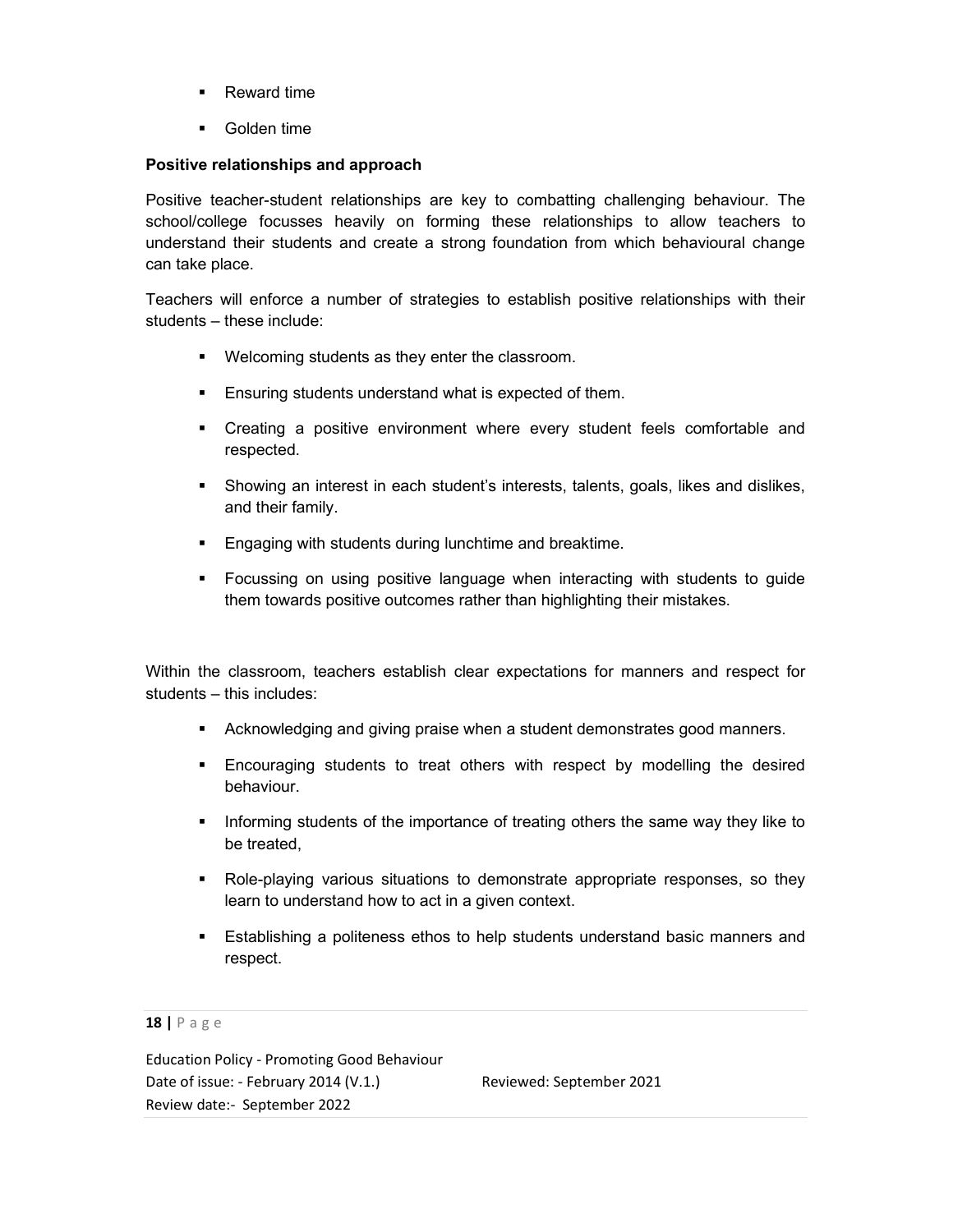**Teaching students the importance of showing respect to each other – eg, writing** thank you letters or letters of apology

The school/college aims to create a safe and calm environment in which positive mental health and wellbeing is promoted and students are taught to be resilient, reducing the likelihood of SEMH-related behavioural issues.

The school/college aims to promote resilience as part of a whole-school/college approach, using the following methods:

- Culture, ethos and environment the health and wellbeing of students and staff is promoted through the informal curriculum, including leadership practice, policies, values and attitudes, alongside the social and physical environment.
- Teaching the curriculum is used to develop students' knowledge about health and wellbeing
- Community engagement the school/college proactively engages with parents, outside agencies and the wider community to promote consistent support for students' health and wellbeing.

Positive mental wellbeing will be promoted through:

- Teaching in health education and PSHE
- Counselling when appropriate
- Positive classroom management
- **Developing social skills**
- Working with parents
- **Peer support**

The school/college ensures all provision is made to support and promote all students' positive mental health. The school/college's **SEMH Policy** outlines the specific procedures that will be used to assess those students for any SEMH difficulties that could affect their behaviour.

# Understanding behaviour

- 1.1. Where students frequently display negative behaviour, the school/college uses the antecedent–behaviour consequence (ABC) analysis to determine appropriate support – this involves:
	- Antecedent (A): what happens before the behaviour occurs/what has led up to the behaviour

## 19 | P a g e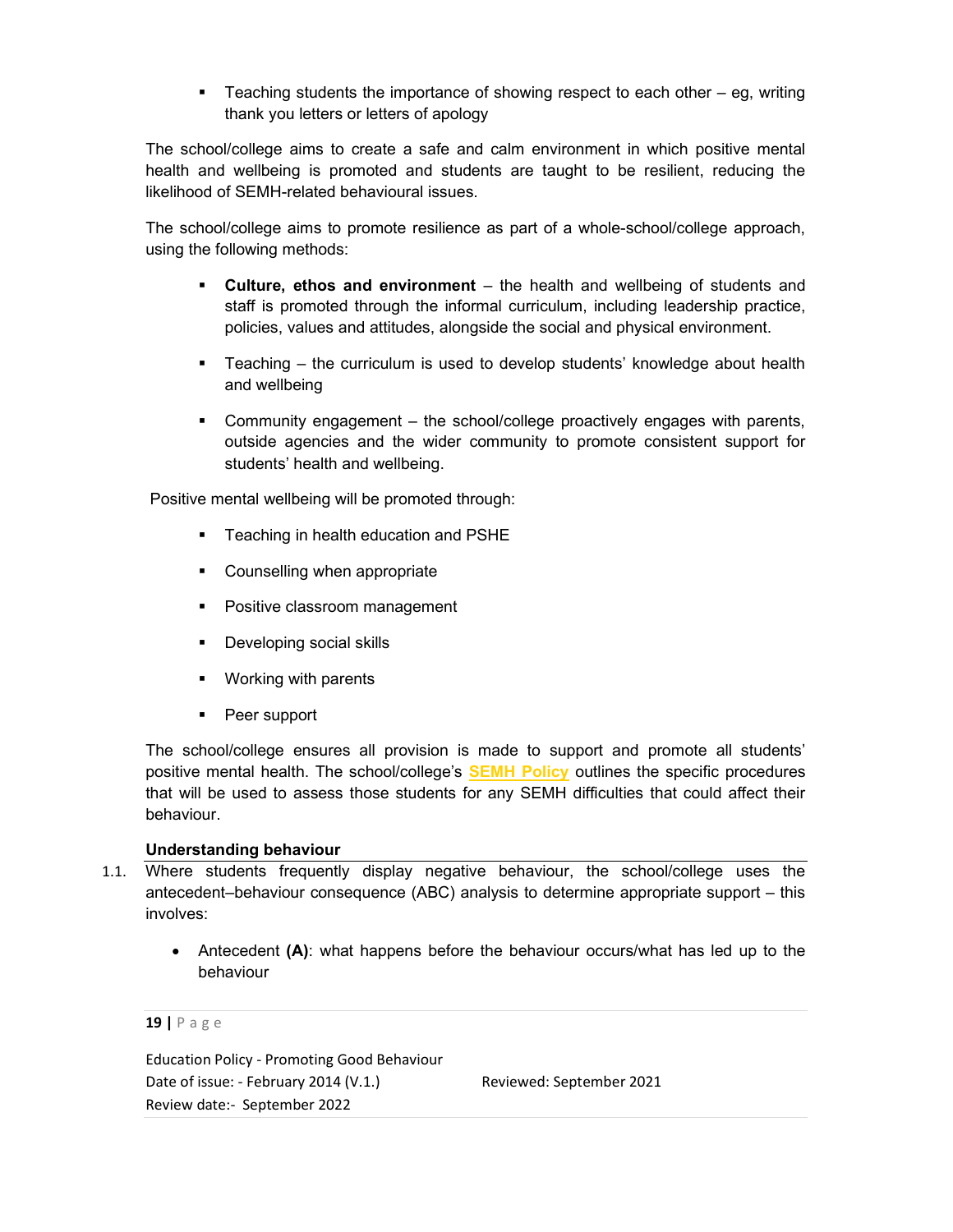- **Behaviour (B): the behaviour that occurs**
- Consequence (C): the positive or negative results of the behaviour. Using the ABC analysis, staff are able to identify when the behaviour is likely to occur, and the support that needs to be put in place to minimise consequences and disruption.
	- When conducting the ABC analysis, staff will ask themselves the following questions to ensure the analysis is effective:
	- What appears to be the underlying cause of the student's behaviour?
	- Where and when does the student display this behaviour?
	- What are the triggers of the behaviour?
	- What acceptable behaviour can the student use to ensure their needs are met?
	- What strategies can be implemented for behaviour change?
	- How can the student's progress be monitored?
	- A Behaviour Support Plan is developed for each student displaying challenging behaviour alongside an individual risk assessment once the ABC analysis is complete – this outlines the expectations of the student and the support required.
	- Necessary staff members will be familiar with the student's behaviour support plan to ensure staff are equipped to deal with instances of negative behaviour.
	- Students, their parents, the Behaviour Support lead (and carers, where relevant) are involved in the development of the Behaviour Support plan, and this is reviewed on a timely basis by the Behaviour Support Lead and their teacher – the support plan will be reviewed sooner if it is not effective.

# De-escalation strategies

Where negative behaviour is present, staff members will implement taught de-escalation strategies to diffuse the situation – this includes the following:

- **Appearing calm and using a modulated, low tone of voice**
- Using simple, direct language
- Avoiding being defensive, eg. if comments or insults are directed at the staff member

#### 20 | P a g e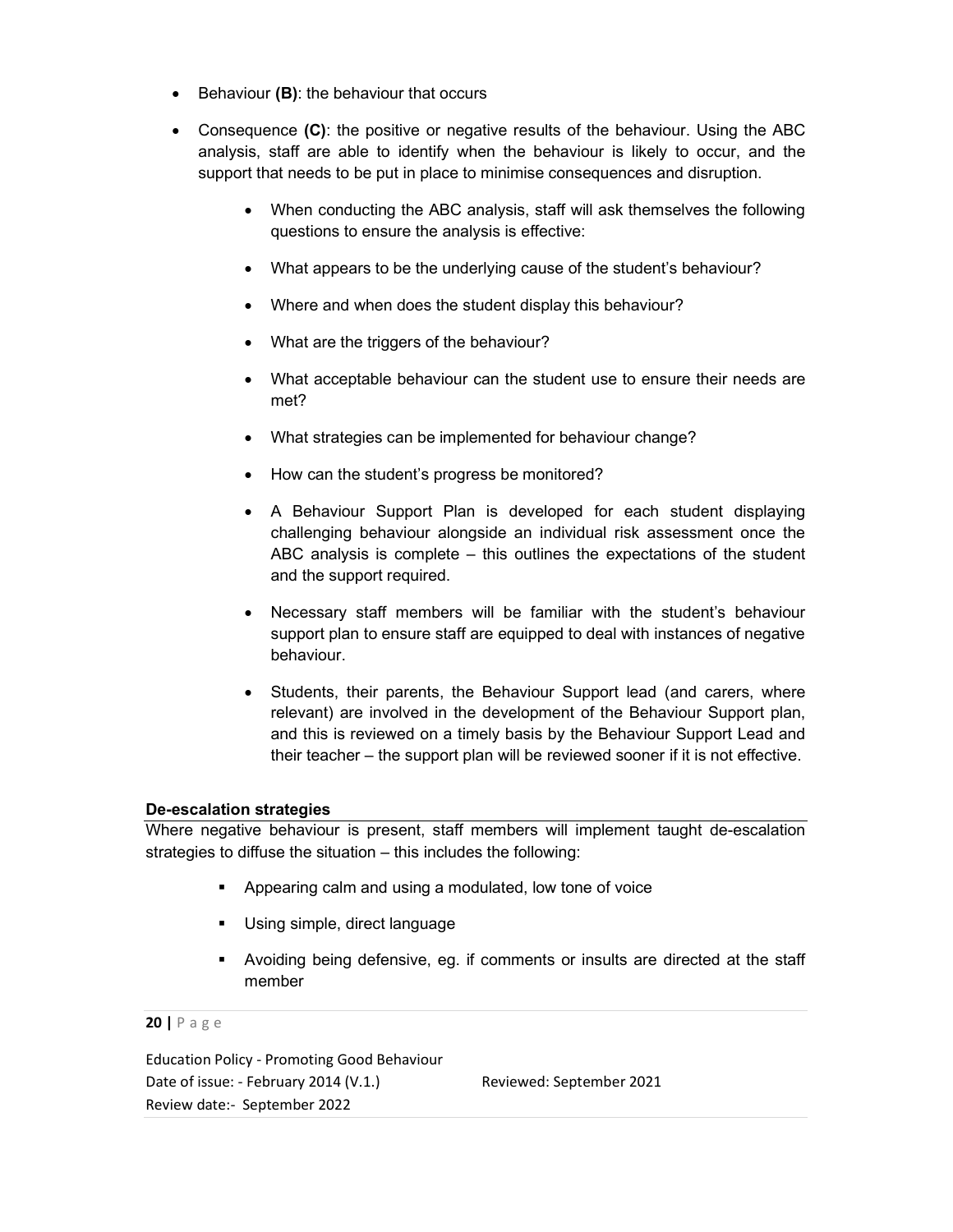- **Providing adequate personal space and not blocking a student's escape route**
- Showing open, accepting body language, eg. not standing with their arms crossed
- **Reassuring the student and creating an outcome goal**
- **If identifying any points of agreement to build a rapport**
- Offering the student a face saving route out of confrontation, eg. offering a positive option or encouragement
- Using positive phrases only, eg. 'if you go and sit down, I can help you'

# Intervention

In line with the school/college's Physical Restraint and Reasonable Force Policy, all members of staff have the legal right to use reasonable force to prevent students from committing an offence, injuring themselves or others, or damaging school/college property, and to maintain good order and discipline in the classroom. Bright Future's school/college recognises that the students in this school/college are vulnerable and will only use intervention that is reasonable, absolutely necessary, and in proportionate to the situation occurring.

Physical restraint may be appropriate in the following situations:

- A student attacks a member of staff or another student
- A student tries to, or does, conduct deliberate damage or vandalism to property
- A student is causing, or is at risk of causing, injury or damage by accident, by rough play or by misuse of dangerous materials or objects
- A student is running on a corridor or stairway in a way that may cause an accident or injury to themselves or others
- A student leaves the classroom, or tries to leave the classroom or school/college premises, at an unauthorised time – only where doing so may lead to a risk of injury, property damage or serious disruption
- A student is behaving in a way that is seriously disrupting a lesson, event or educational visit in the community

Physical restraint will only be used as a last resort and as a method of restraint. Staff members will use their professional judgement of the incident to decide whether physical intervention is necessary.

21 | P a g e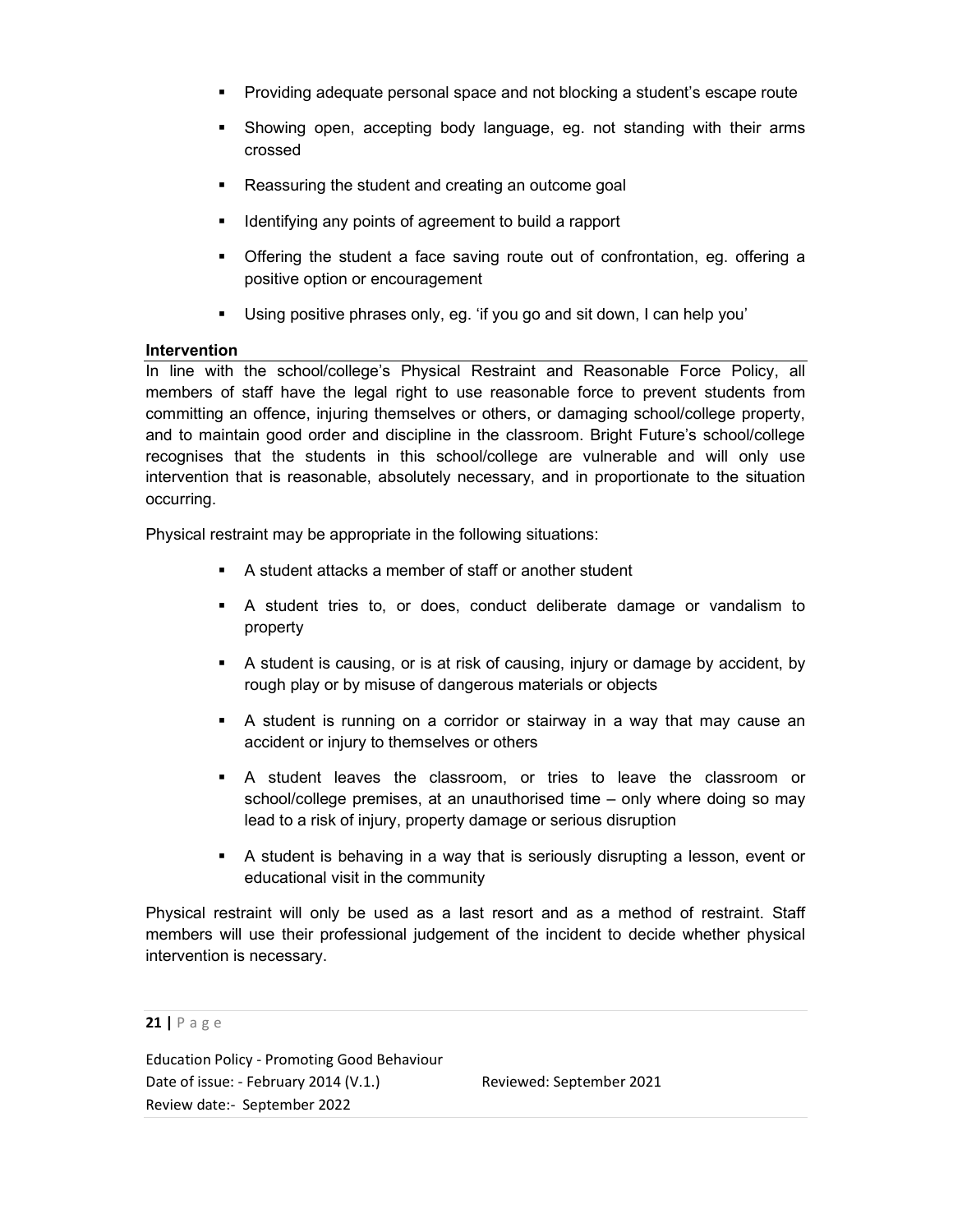All staff will attempt to use the de-escalation strategies before the use of physical intervention; however, the school/college understands that intervention may be the only resolution in some severe incidents, such as violence or where there is an immediate risk of injury.

Any physical intervention used will be conducted in line with the Physical Restraint and Use of Reasonable Force Policy.

Wherever possible, staff will ensure that a second member of staff is present to witness the physical intervention used. Times of intervention will always be taken.

After an instance of physical intervention, the student will be immediately offered support and a time of reflection where a drink will be offered.

Restoration of the situation will be calmly dealt with, offering support and change of face to the student if required.

# Staff training

The school/college recognises that early intervention can prevent misbehaviour. As such, all staff receive training in identifying problems before they escalate; this can be behavioural problems in the classroom, during breaks and lunchtime or when out in the community.

'Team Teach' is the approved training provider. 'Team Teach' are a market leading, awardwinning training provider that promotes a whole setting holistic approach to behaviour management. Bright Futures have designated Team Teach trainers within the school/college.

Teachers and support staff will receive training on this policy as part of their new starter induction.

All staff members are provided with sufficient training in de-escalation strategies and dealing with disruptive and challenging behaviour as part of their induction programme – this training is updated on an annual basis.

Training may also be refreshed in light of recent incidents and challenging behaviour, or where it is apparent that existing methods are not as effective as they could be.

All staff members are trained in the approved methods of physical intervention in line with the school/college's Physical Restraint and Use of Reasonable Force Policy.

Teachers and support staff will receive regular and ongoing training as part of their development.

#### Monitoring and review

This policy will be reviewed by the head of school and Education Quality Lead on an annual basis, who will make any necessary changes and communicate these to all members of staff.

22 | P a g e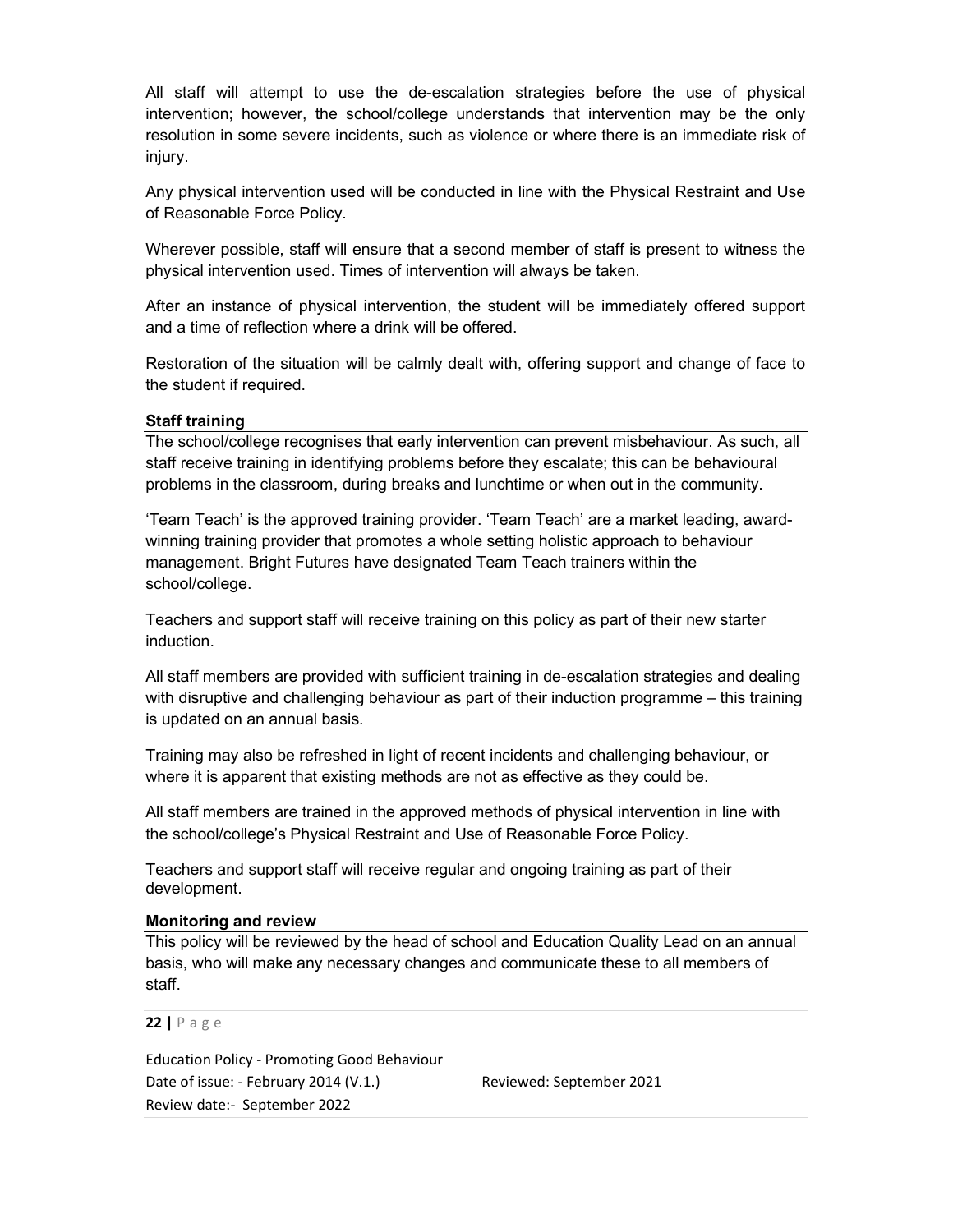This policy will be made available for Ofsted inspections and review by the chief inspector, upon request.

The next scheduled review date for this policy is October 2020.

23 | P a g e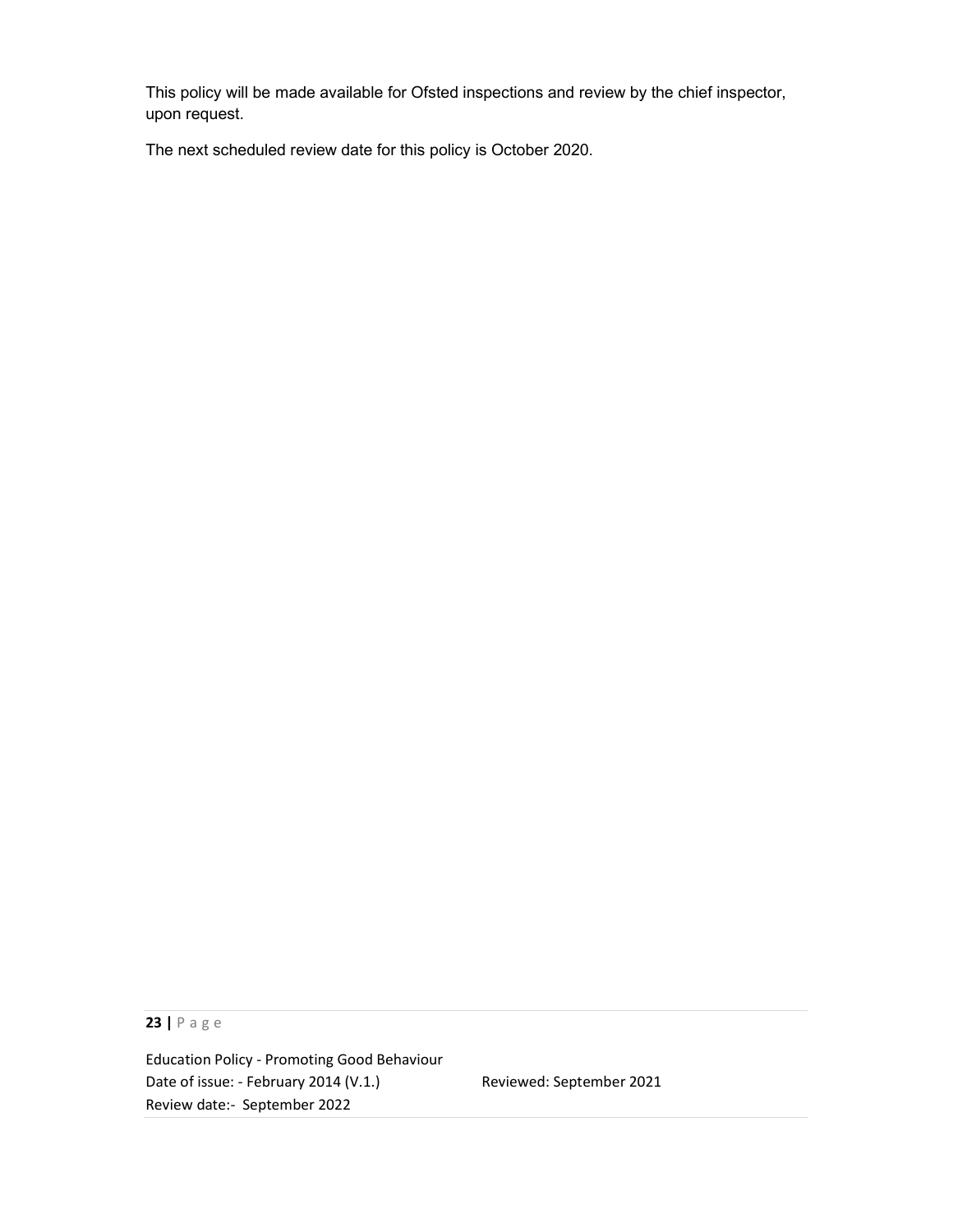#### APPENDIX 1

# Behavioural Management During the Coronavirus (COVID-19) Pandemic

#### Statement of intent

The school/college aims to act in accordance with the Behavioural Policy set out above as much as possible; however, we understand the necessity for additional rules and considerations during the coronavirus (COVID-19) pandemic. This appendix sets out what additional actions the school/college will take during this time.

The information in this appendix is under constant review and kept updated to reflect any changes to national or local guidance.

#### Enforcing new rules

The school/college ensures that infection control and social distancing rules are communicated effectively to all students.

Staff are informed about the measures in place so they can enforce these rules at all times.

The school/college informs parents of any changes to provision outlined in this policy.

The school/college expects students to uphold these rules at all times, including on school/college transport, where practicable.

Staff are informed of sanctions and rewards in place to aid enforcement of these rules in line with this policy.

Where required, staff explicitly teach and supervise health and hygiene arrangements, e.g. handwashing, tissue disposal and toilet flushing.

The school/college recognises that students may be supervised or taught by members of staff they have had no prior contact with; however, students are expected to treat all members of staff with respect and work together to maintain a safe environment.

#### **Attendance**

Attendance is mandatory for all students from September 2020.

The attendance register is taken as usual, in line with the Attendance and Punctuality Policy.

Students should not attend school/college if they are following public health or clinical advice to stay at home, and students and their parents are not be penalised for these absences.

If a student needs to stay at home due to following public health or clinical advice, the reason for their absence is reviewed on a weekly basis by the head of school.

#### 24 | P a g e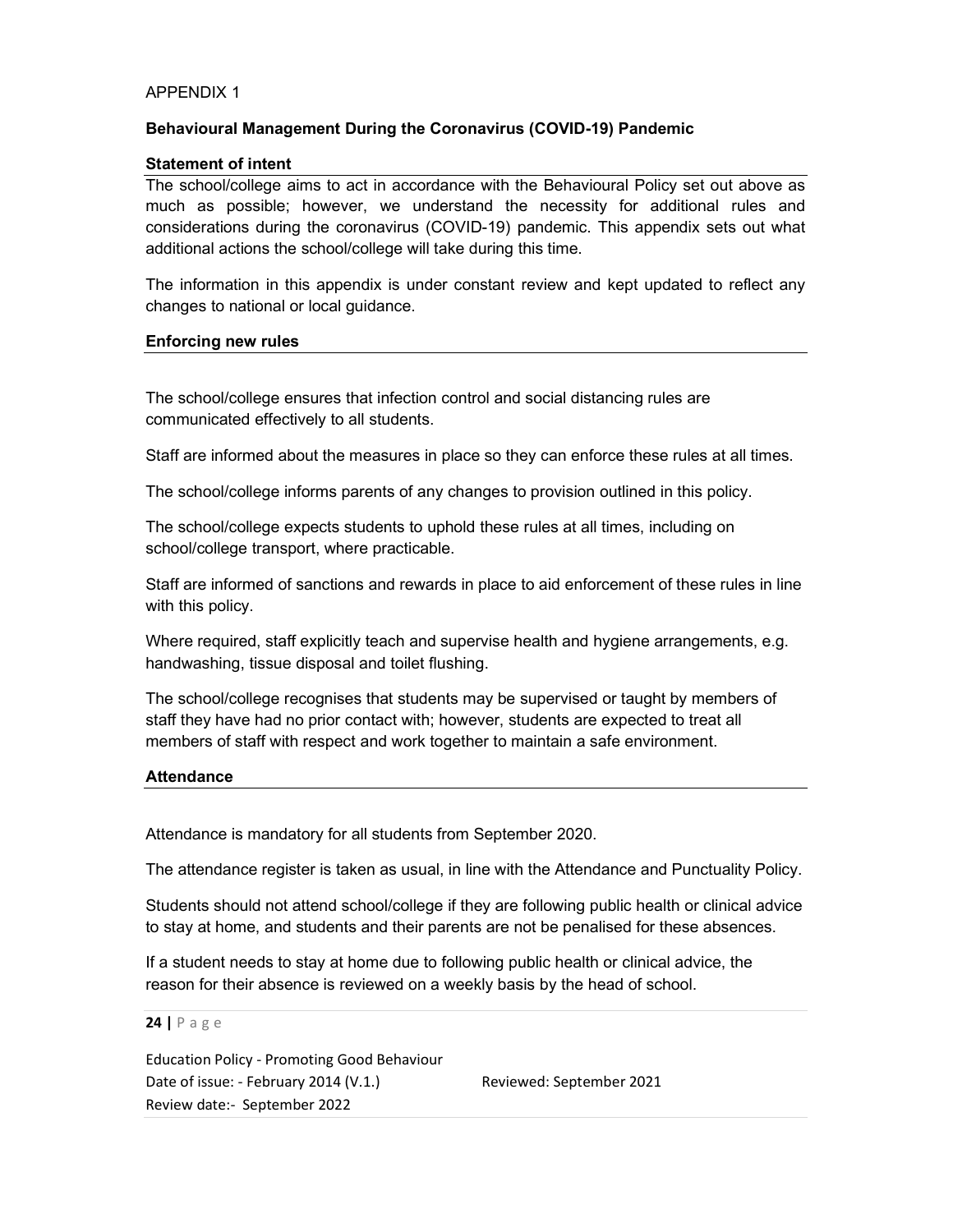If a student cannot attend school/college for any reason, their parent must get in touch with the school/college office. If the school/college is not contacted regarding an absence, the student's parent will be contacted on the first day of the absence.

Non-attendance is managed in line with the Attendance and Punctuality Policy, which includes specific provisions that will be followed during the coronavirus pandemic.

Attendance is monitored, and specific interventions put in place to reengage non-attending students.

In the event that a parent of a child with coronavirus symptoms insists they attend school/college, the school/college has the right to refuse the student attendance if in its reasonable judgement it is necessary to protect their students and staff from possible infection with coronavirus.

#### Arrival and departure

The school/college expects students to follow all arrival and departure arrangements to the best of their ability and to arrive at the correct time.

Students are expected to participate in any infection control and social distancing measures, e.g. hand washing, before entering and exiting the school/college.

The school/college expects students to move immediately to their learning area after washing their hands upon arrival.

Upon departure from school/college, the school/college expects students to move immediately from the school/college buildings and not to linger on the school/college premises without good cause, e.g. they are waiting to be picked up.

#### Hygiene and infection control

The school/college has conducted and will adhere to the Coronavirus (COVID-19): Risk Assessment in order to enforce adequate and practical measures to protect the health and safety of both staff and students.

The school/college understands that younger children and those with complex needs may not understand why the infection control measures need to be in place and may struggle to follow them. These students are supported to adhere to the measures and their needs are taken into account with regards to discipline and giving rewards.

Students remain within their assigned 'bubbles' and avoid mixing with others as much as possible – staff reinforce this behaviour through teaching, rewards and supervision.

Students are expected to wash their hands for at least 20 seconds with soap and water, and/or alcohol-based hand sanitiser:

#### 25 | P a g e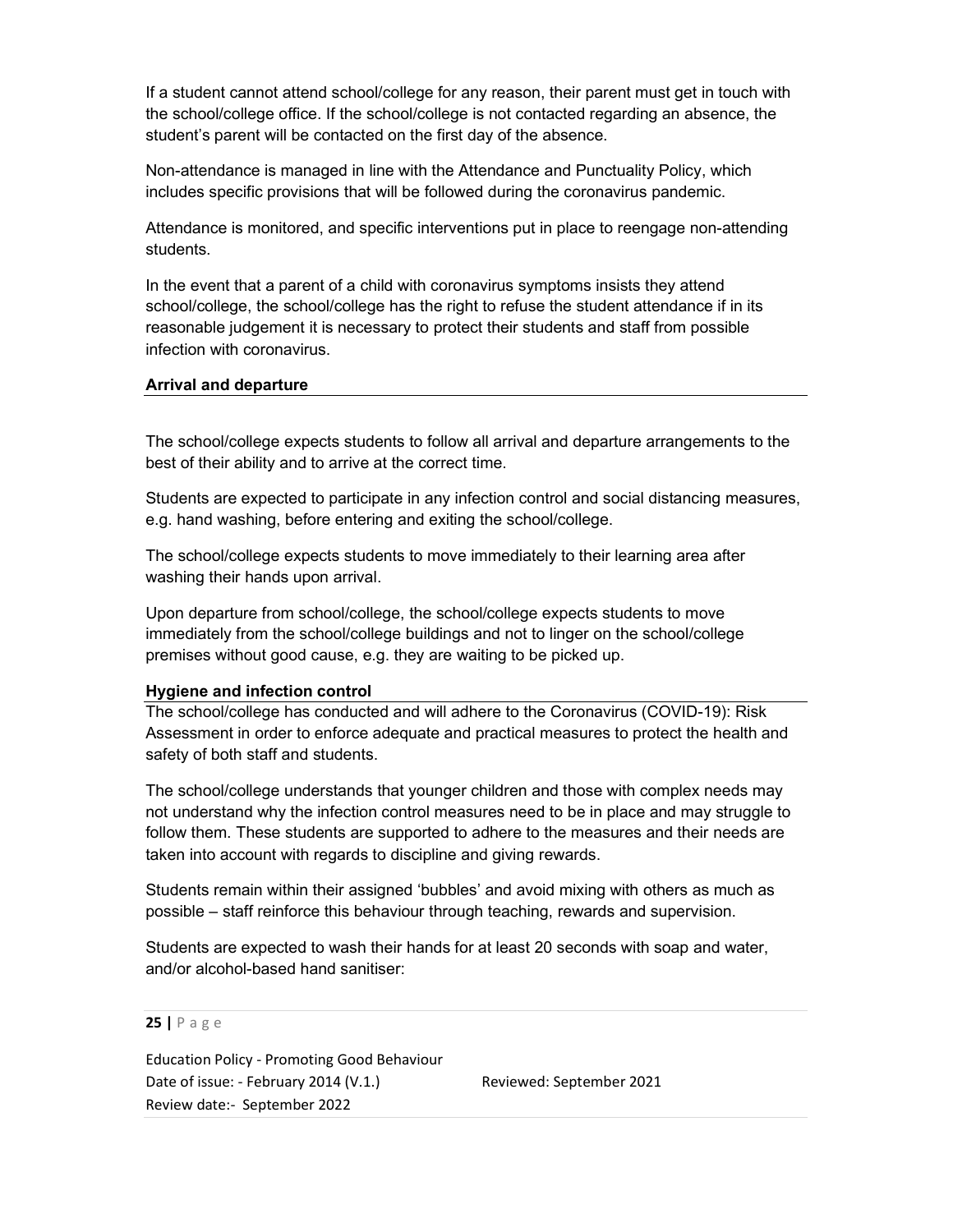- Upon arrival at school/college.
- Before and after consuming food.
- After using the toilet.
- After coughing or sneezing.
- When they return from breaks.
- When they change rooms.
- When departing from school/college.

Younger students and those with complex needs are helped to clean their hands properly and are supervised when using hand sanitiser.

Students are expected to maintain good hand and respiratory hygiene at all times while in school/college, to the best of their ability.

Students are expected to dispose of tissues using the litter bins provided.

Students are expected to use infection control provisions responsibly, e.g. using hand sanitiser as directed.

Students are discouraged from sharing equipment or toys which pose a higher risk of infection, e.g. play dough.

The school/college prohibits students from spitting, biting, purposefully coughing in another person's vicinity, or other behaviours that increase the risk of spreading infection on purpose, e.g. purposefully disposing of soiled tissues in an unsafe manner.

The school/college understands that some students with complex needs will struggle to maintain good respiratory hygiene, e.g. those who spit uncontrollably or use saliva as a sensory stimulant. Individual risk assessments are conducted for these students to ensure their safety and the safety of the staff who work with them.

Students whose behaviour is purposefully contrary to the infection control measures in place will be disciplined in line with this policy.

Students who are deemed unable to fully adhere to infection control rules, e.g. some students with SEND or younger children, are not disciplined for poor behaviour in this regard – positive behaviour is reinforced using praise and rewards.

Members of staff encourage students who are deemed unable to fully adhere to infection control rules to practice good infection control behaviours to the best of their ability, through teaching, praise and supervision.

Older students are required to wear face coverings when being escorted to and from school/college in public taxis, unless they are exempt from wearing face coverings. When removing a face covering, students must:

26 | P a g e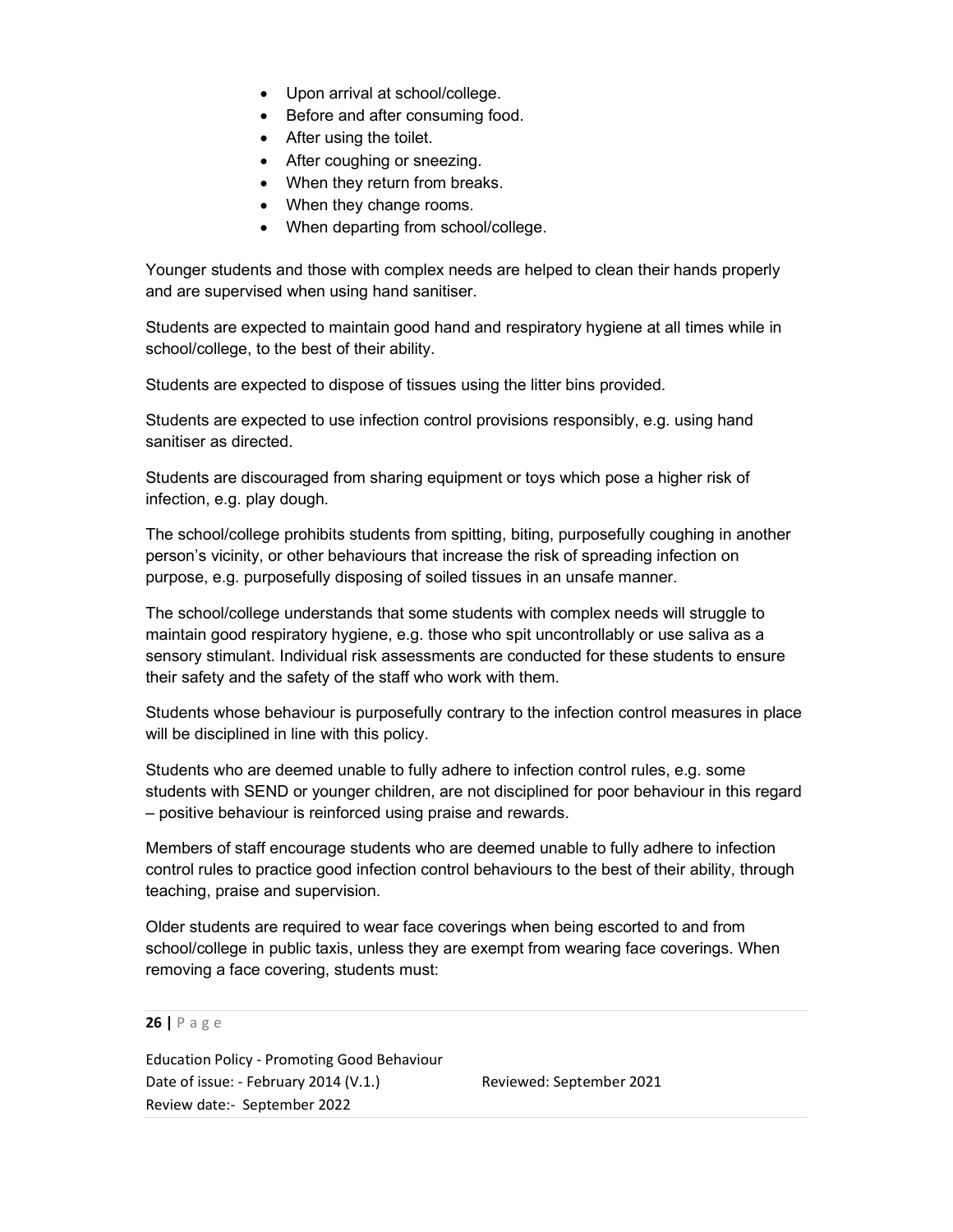- Not touch the front of their face covering during use or when removing them.
- Wash their hands immediately on arrival to school/college.
- For temporary face coverings, dispose of them in a covered bin.
- For reusable face coverings, store them in a plastic bag.
- Wash their hands after removing the face covering.

## Social distancing General

Students adhere to the social distancing measures put in place by the school/college, which are fully set out in the school/college's Social Distancing Policy.

Students form orderly queues, e.g. when waiting to use the toilets, using the two metre floor markings where necessary, and they are respectful and patient towards their peers.

Students are expected to:

- Refrain from close contact with people who display symptoms of coronavirus.
- Remain at least two metres apart from other people, where practicable.
- Remain within their assigned bubbles.

Where is it not practicable for students to remain two metres apart from others, they are expected to maintain as much distance between themselves and others as possible and to ensure their time in close proximity to others is limited.

Students are placed into bubbles and they are not permitted to mix with other students outside this bubble, unless instructed to do so by their class teacher.

Students whose behaviour is purposefully contrary to the school/college's social distancing measures are disciplined in line with this policy.

Students who are deemed unable to fully adhere to social distancing measures, e.g. some students with additional needs or younger students, are not disciplined for poor behaviour in this regard – positive behaviour is reinforced using praise and rewards.

Members of staff encourage students who are deemed unable to fully adhere to social distancing measures to keep away from others, to the best of their ability, through teaching, praise and supervision.

# In the dining room

# 27 | P a g e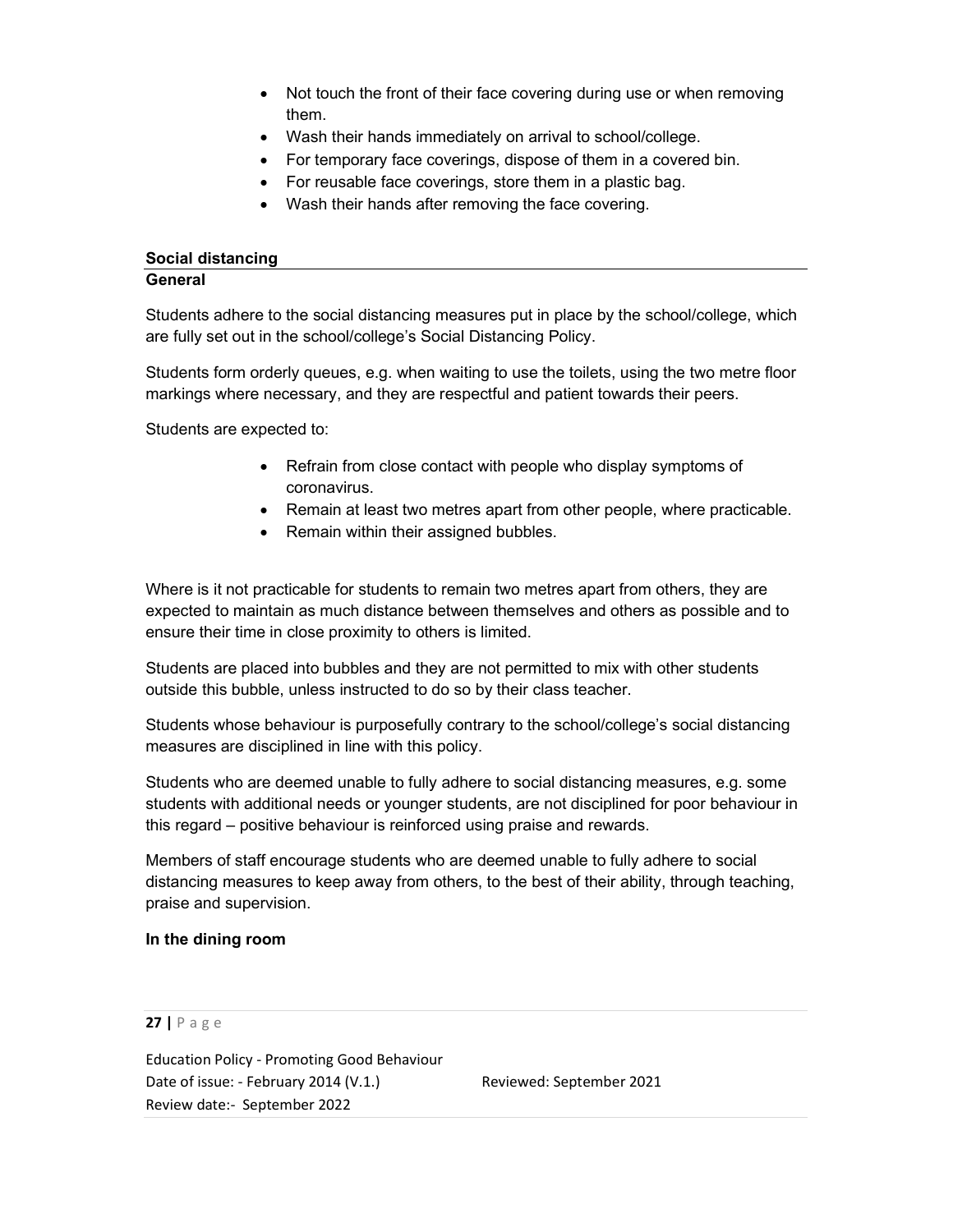The school/college expects students to respect the health and safety of the catering staff and to follow all infection control and social distancing rules put in place while collecting food.

Students are allocated specific time to use the dining room to help adhere to social distancing rules. Students do not enter the dining area unless expressly told to do so by a member of staff.

## During sports and exercise activities

The school/college expects students to follow all social distancing and infection control measures during sports and exercise activities, both indoors and outdoors.

The school/college does not permit close-contact sports, play or activities at this time.

Students who are deemed unable to adequately follow social distancing or infection control measures during sports, activities and play are not disciplined – correct behaviour is reinforced by a member of staff or the activity is suspended.

# Moving around the school/college

The school/college expects all students to move around the school/college following the school/college's arrangements, e.g. using one-way systems, separate entrance/exits etc.

The school/college prohibits students from lingering in walkways, including stairs, and other communal areas without good cause.

Students are expected to move directly from one destination to the next at the times allotted to them and in their assigned groups, e.g. moving to the dining room to collect lunch

Students may leave the classroom to use the toilets or other sanitary facilities one at a time, with permission from a member of staff.

Students who purposefully and continuously linger in walkways and communal areas without good cause are disciplined in line with this policy.

#### Ill health and infection

The school/college expects students to report to a member of staff as soon as possible if they are feeling unwell and showing symptoms of coronavirus, or believe a peer is showing symptoms of coronavirus. Members of staff are vigilant in observing illness in non-verbal students or students who are unable to inform them they feel ill.

28 | P a g e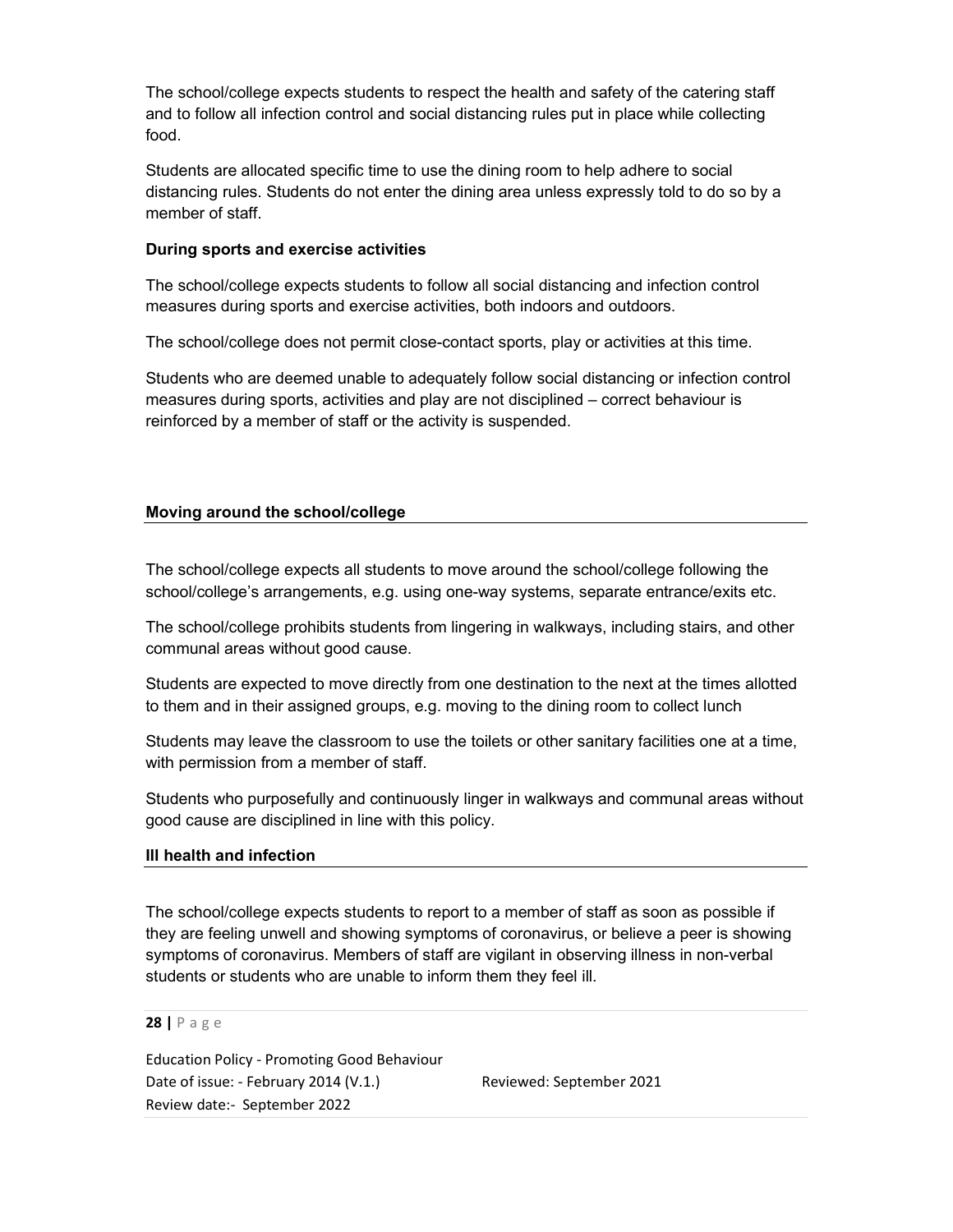Any bullying or harassment towards students who have had, currently have, or are suspected to have coronavirus is not tolerated – this behaviour is addressed in line with this policy and the Anti-Bullying Policy.

The school/college allocates suitable areas that can be used to isolate students who shows symptoms of coronavirus whilst they wait for their parent or primary carer to collect them.

Students who have been advised to self-isolate at school/college while waiting to go home are expected to follow all infection control and social distancing rules in place and must not leave the area used to isolate them until their parents or primary carer picks them up.

#### The school/college premises

Students are prohibited from entering areas of the school/college that have been closed for cleaning, social distancing, or infection control purposes.

Students who purposefully access prohibited areas of the school/college without permission are disciplined in line with this policy – students who are deemed unable to fully adhere to these restrictions are not disciplined and the correct behaviour is reinforced instead.

## Breaktime and lunchtime arrangements

The school/college expects students to adhere to social distancing and infection control measures, to the best of their ability, during lunchtimes and breaktimes.

Students are expected take their breaks and lunchtimes at phased times, within their permitted bubbles and only in designated areas.

#### School/college uniform

The school/college expects all students to wear uniform while in school/college, wherever possible.

Parents do not need to clean their child's uniform any more often than usual.

Reasonable adjustments are made where students cannot, for good reason, wear the correct school/college uniform, e.g. the student has outgrown an item of uniform and their parent is currently unable to replace it.

Where students cannot wear the correct uniform, suitable garments must be worn that fulfil the following requirements:

- They are plain in colour
- They are practical for school/college

## 29 | P a g e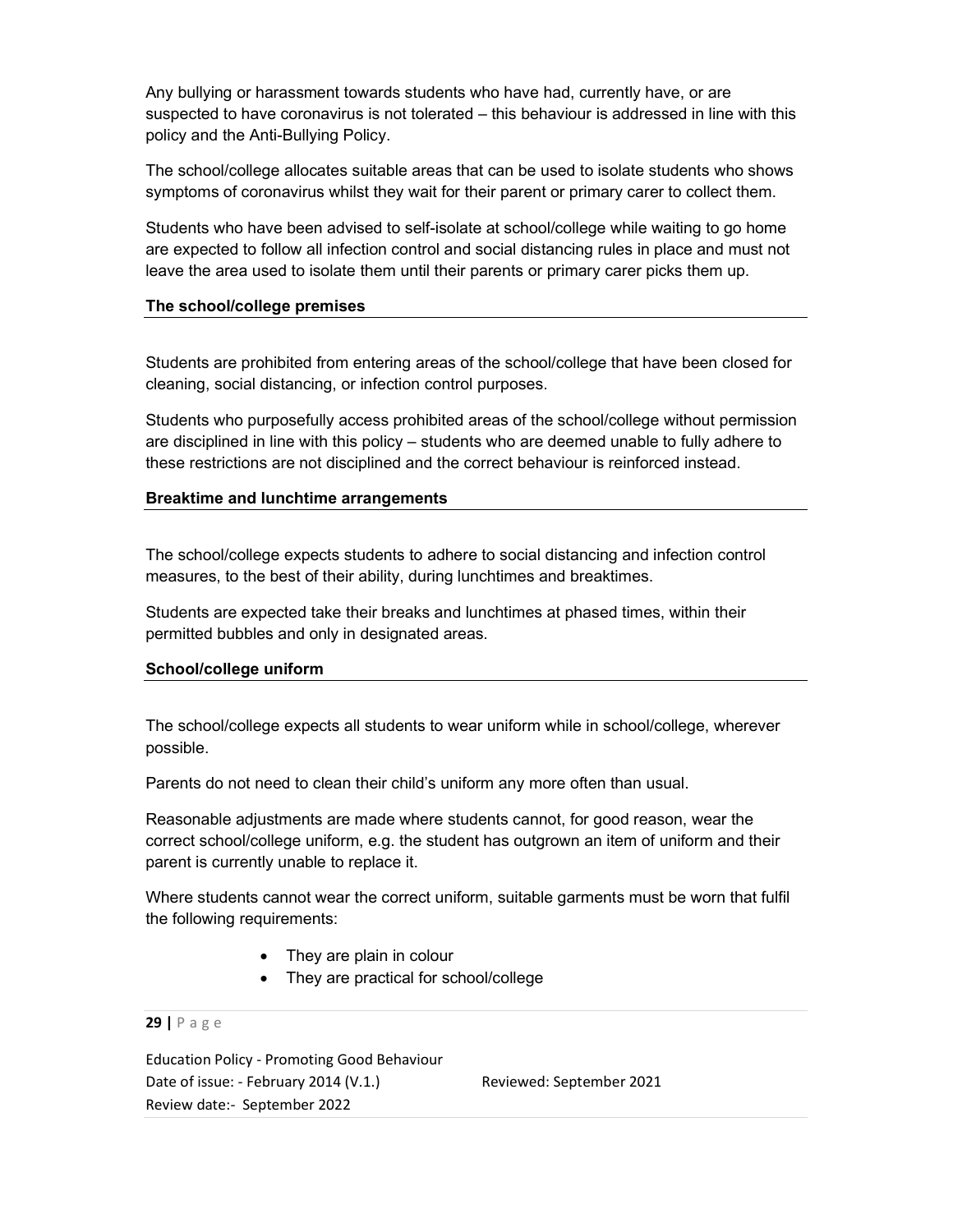They do not display words, logos or graphics that are considered offensive

## Managing the behaviour of remote learners

While all students will return to school/college in September, there may still be times when students need to learn remotely, e.g. due to a local lockdown or when the student is following health advice to stay at home.

The school/college expects students who are learning remotely to uphold good behaviour at all times and to:

- Attend remote classes or group sessions on time, wherever possible.
- Complete the work that has been set and return it on time, to the best of their ability.
- Keep all communication polite and appropriate, and in line with the school/college's remote learning arrangements.
- Not misuse or mistreat the resources or technology utilised for the delivery of remote learning.
- Report any issues, including harassment or bullying from their peers, to their teacher.

## Support for students

The school/college understands that adverse experiences and/or lack of routines of regular attendance and classroom discipline may contribute to disengagement with education in some students, resulting in increased incidences of poor behaviour.

Relevant staff work with students who are struggling to reengage with school/college and who are at risk of being absent and/or persistently disruptive, including providing support for overcoming barriers to attendance and behaviour and to help them reintegrate back into school/college life.

The school/college understands that some students will return to school/college in September having been exposed to a range of adversity and trauma, which may lead to an increase in social, emotional and mental health (SEMH) concerns.

Appropriate support for students with SEMH issues is arranged, including arranging access to services such as educational psychologists, social workers and counsellors.

The head of school works with local services to ensure services and support are in place for students to allow them a smooth return to school/college.

#### 30 | P a g e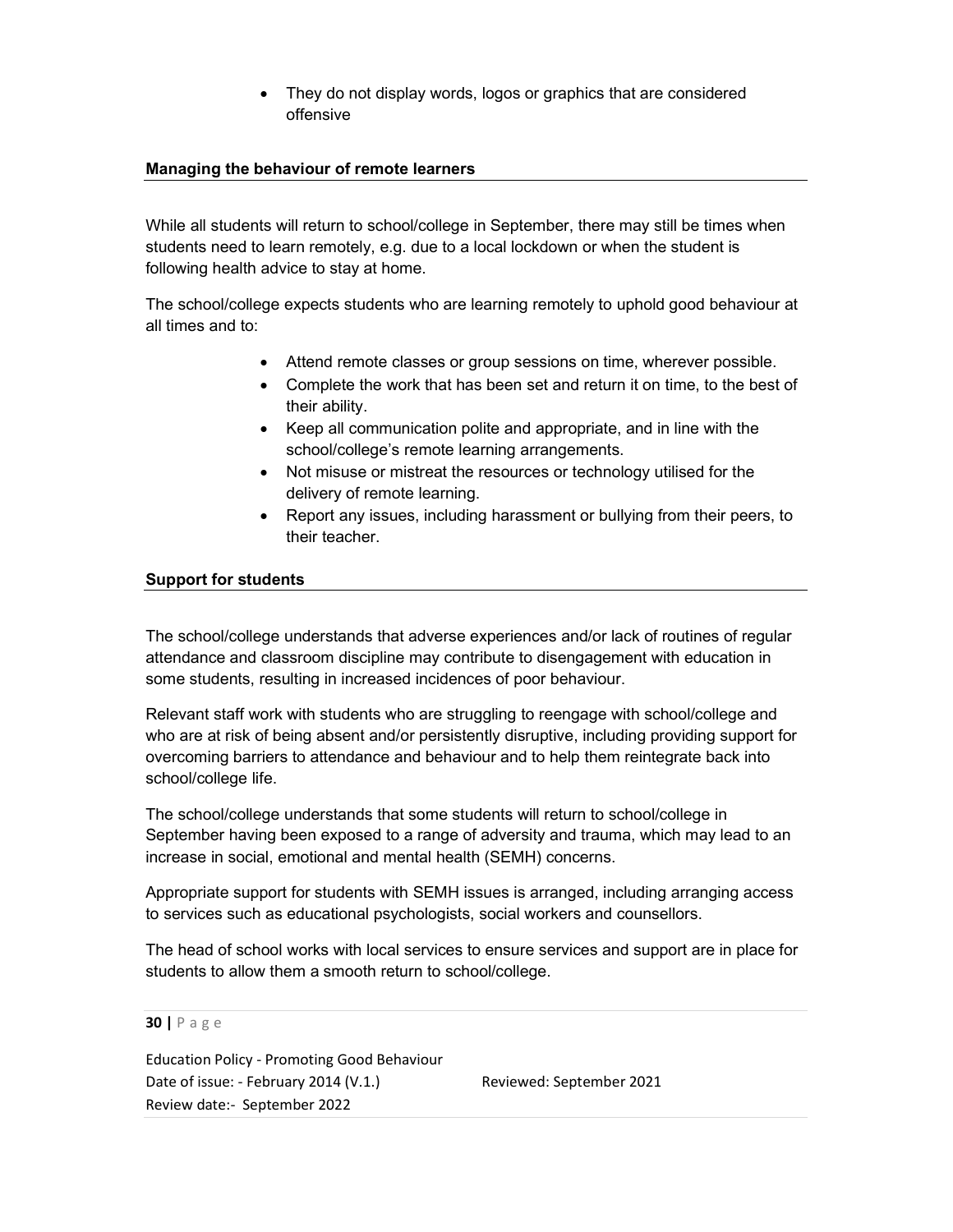The parents of students who require support to reengage with school/college are contacted before the beginning of the academic year to set expectations, discuss concerns and build confidence in their child returning to school/college.

Where a student requires additional support, relevant staff consider what support or reasonable adjustments are needed and develop a plan to deliver this support.

EHC plans, pastoral support plans or multi-agency plans for relevant students are kept upto-date.

Pastoral staff and the DSL and their deputies undertake the appropriate training to ensure they are able to spot signs of distress and poor mental health.

## Rewards and discipline

Rewards and discipline are given in line with this policy, where practicable, in collaboration with parents and carers.

Staff ensure that any rewards given adhere to the school/college's infection control and social distancing measures.

The school/college understands that students may have had different experiences during the coronavirus pandemic and that this may affect how students re-adapt to a school/college environment and its routines.

Where the school/college recognises that a student's challenging behaviour may be linked to their experiences during the coronavirus pandemic, e.g. bereavement, it acts in line with relevant policies and ensures adequate wellbeing support is offered.

#### Close contact behavioural management

Behavioural management which requires the use of reasonable force or restraint as a last resort is carried out in line with the Positive Handling Policy.

The school/college recognises that social distancing and infection control measures cannot be adhered to using reasonable force or exercising restraint on a student to control their behaviour to prevent them posing a significant risk to themselves or others.

Once a student no longer needs to be restrained for the safety of others or themselves, staff continue to adhere to the social distancing and infection control measures put in place.

If a member of staff develops coronavirus symptoms after using restraint or reasonable force, they are sent home immediately and advised to test for coronavirus.

#### Monitoring and review

#### 31 | P a g e